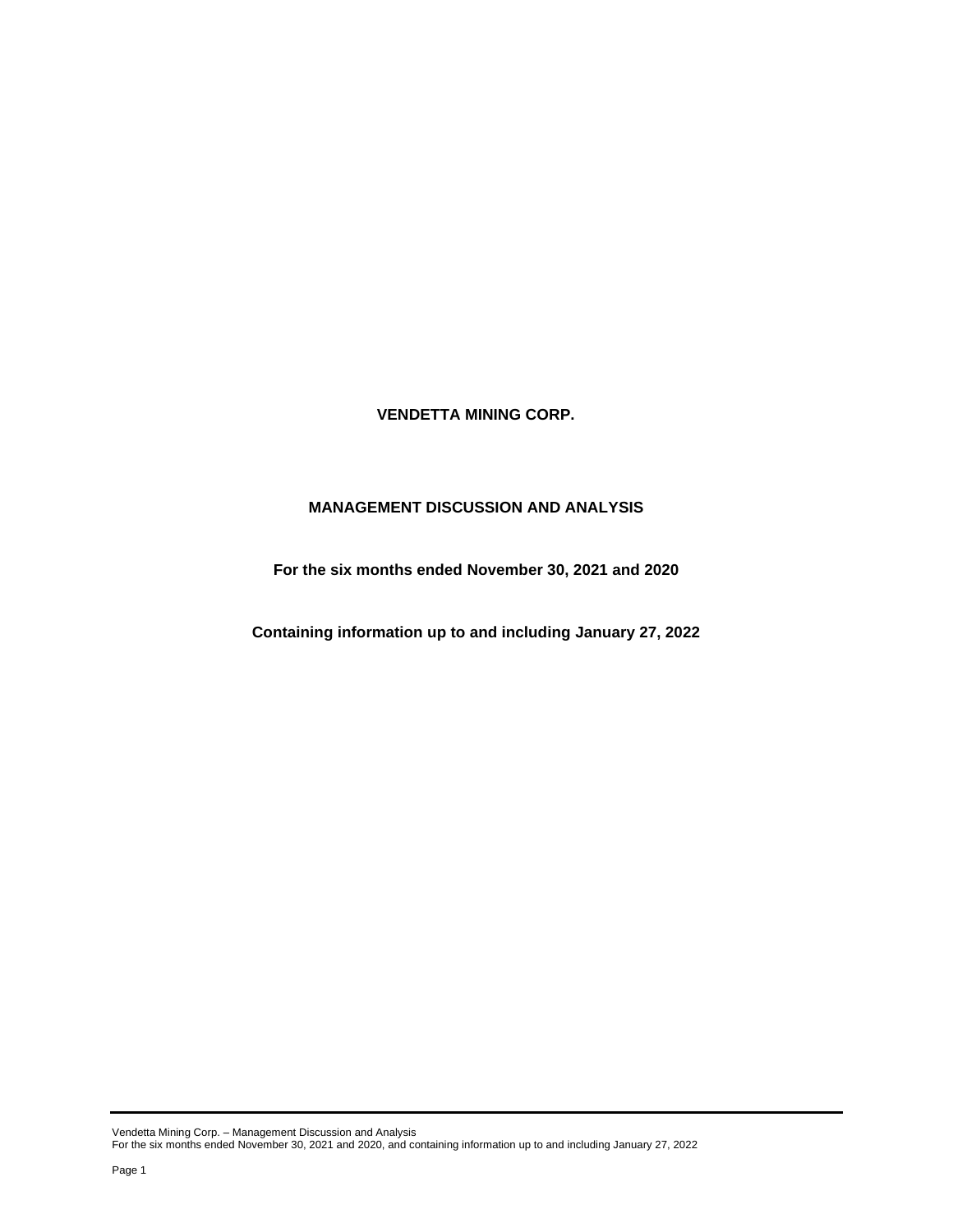# **Form 51-102F1**

### **Management's Discussion and Analysis**

## **For**

# **Vendetta Mining Corp. ("Vendetta" or "the Company")**

### **CONTAINING INFORMATION UP TO AND INCLUDING JANUARY 27, 2022**

### **NOTICE**

Management Discussion and Analysis ("MD&A") is intended to help the reader understand Vendetta Mining Corp. (the "Company" or "Vendetta") condensed interim financial statements. The information provided herein should be read in conjunction with the unaudited condensed interim financial statements for the six months ended November 30, 2021 and 2020 and the audited financial statements for the years ended May 31, 2021 and 2020.

The following comments may contain management estimates of anticipated future trends, activities or results. These are not a guarantee of future performance, since actual results could change based on other factors and variables beyond management control.

Management is responsible for the preparation and integrity of the condensed interim financial statements, including the maintenance of appropriate information systems, procedures and internal controls and to ensure that information used internally or disclosed externally, including the condensed interim financial statements and MD&A, is complete and reliable. The Company's board of directors follows recommended corporate governance guidelines for public companies to ensure transparency and accountability to shareholders. The board's audit committee meets with management quarterly to review the condensed interim financial statements including the MD&A and to discuss other financial, operating and internal control matters.

The reader is encouraged to review Company statutory filings on www.sedar.com and to review general information.

All currency amounts are expressed in Canadian dollars unless otherwise noted.

### **CAUTION REGARDING FORWARD LOOKING INFORMATION**

This MD&A contains forward-looking statements and forward-looking information (collectively, "forward-looking statements") within the meaning of applicable Canadian and US securities legislation. These statements relate to future events or the future activities or performance of the Company. All statements, other than statements of historical fact are forward-looking statements. Forward-looking statements are typically identified by words such as: believe, expect, anticipate, intend, estimate, postulate and similar expressions, or which by their nature refer to future events. These forward-looking statements include, but are not limited to, statements concerning:

- the Company's strategies and objectives, both generally and in respect of its specific mineral properties;
- the timing of decisions regarding the strategy and costs of exploration programs with respect to, and the issuance of the necessary permits and authorizations required for, the Company's exploration programs;
- the timing and cost of planned exploration programs of the Company, and the timing of the receipt of results there from;
- the Company's future cash requirements;
- general business and economic conditions;
- the Company's ability to meet its financial obligations as they come due, including long-term debt, and to be able to raise the necessary funds to continue operations;

Vendetta Mining Corp. – Management Discussion and Analysis

For the six months ended November 30, 2021 and 2020, and containing information up to and including January 27, 2022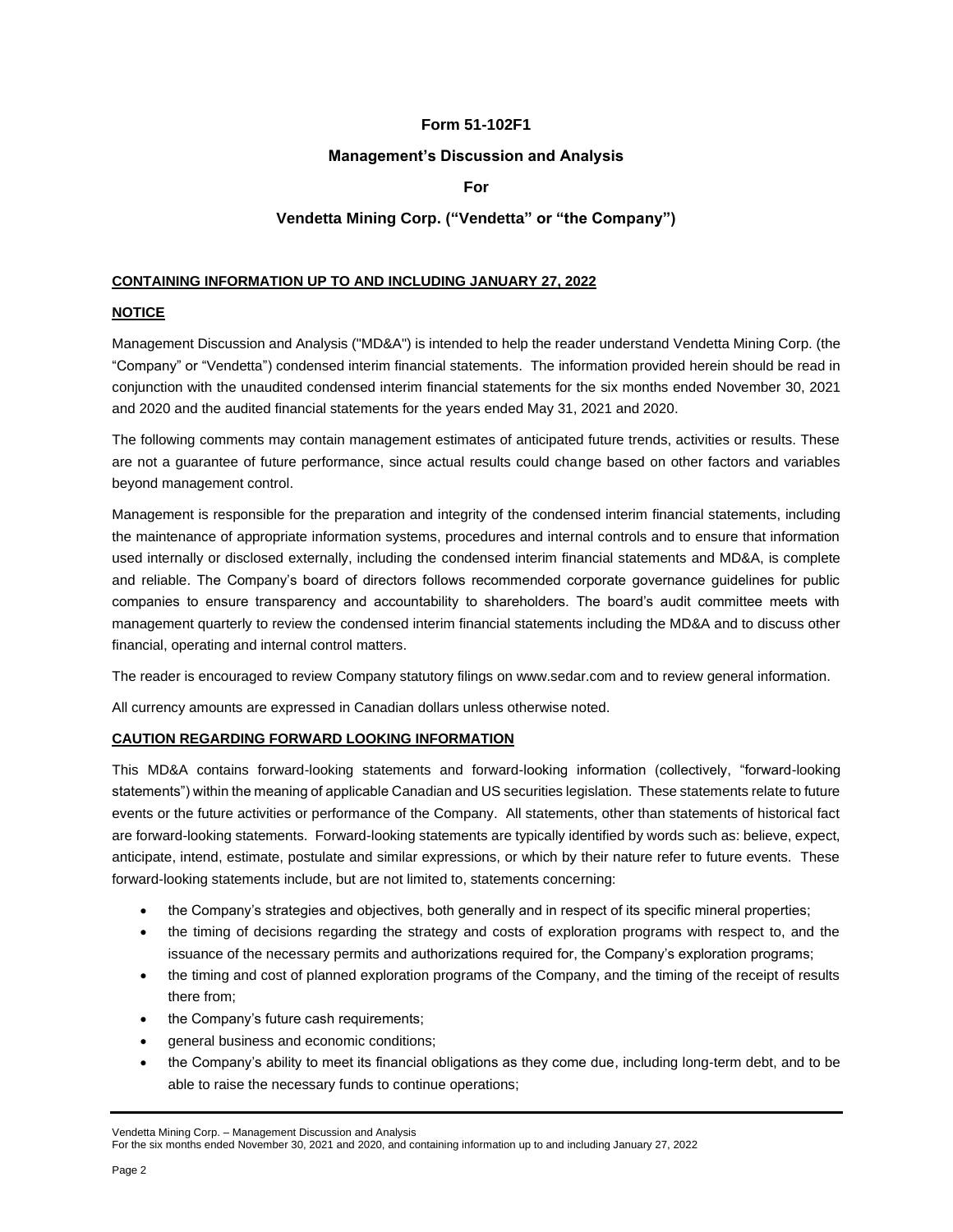- the timing and pricing of proposed financings if applicable;
- the anticipated completion of financings;
- the anticipated receipt of regulatory approval/acceptance of financings;
- the anticipated use of the proceeds from the financings;
- the potential to verify and potentially expand upon the historical resources;
- the potential for the expansion of the known mineralized zones; and
- the potential for the amenability of mineralization to respond to proven technologies and methods for recovery of ore.

Although the Company believes that such statements are reasonable, it can give no assurance that such expectations will prove to be correct. Inherent in forward looking statements are risks and uncertainties beyond the Company's ability to predict or control, including, but not limited to, risks related to the Company's inability to negotiate successfully for the acquisition of interests in mineral properties, the determination of applicable governmental agencies not to issue the exploration concessions applied for by the Company or excessive delay by the applicable governmental agencies in connection with any such issuances, the Company's inability to identify one or more economic deposits on its properties, variations in the nature, quality and quantity of any mineral deposits that may be located, the Company's inability to obtain any necessary permits, consents or authorizations required for its activities, to produce minerals from its properties successfully or profitably, to continue its projected growth, to raise the necessary capital or to be fully able to implement its business strategies, and other risks identified herein under "Risk Factors".

The Company cautions investors that any forward-looking statements by the Company are not guarantees of future performance, and that actual results are likely to differ, and may differ materially, from those expressed or implied by forward looking statements contained in this MD&A. Such statements are based on a number of assumptions which may prove incorrect, including, but not limited to, assumptions about:

- the level and volatility of the prices for precious metals;
- general business and economic conditions;
- the timing of the receipt of regulatory and governmental approvals, permits and authorizations necessary to implement and carry on the Company's planned exploration programs;
- conditions in the financial markets generally, and with respect to the prospects for junior exploration gold and precious metal companies specifically;
- the Company's ability to secure the necessary consulting, drilling and related services and supplies on favorable terms;
- the Company's ability to attract and retain key staff, and to retain consultants to provide the specialized information and skills involved in understanding the precious metal exploration, mining, processing and marketing businesses;
- the nature and location of the Company's mineral exploration projects, and the timing of the ability to commence and complete the planned exploration programs;
- the anticipated terms of the consents, permits and authorizations necessary to carry out the planned exploration programs and the Company's ability to comply with such terms on a cost-effective basis;
- the ongoing relations of the Company with government agencies and regulators and its underlying property vendors/optionees; and
- that the metallurgy and recovery characteristics of samples from certain of the Company's mineral properties are reflective of the deposit as a whole.

These forward-looking statements are made as of the date hereof and the Company does not intend and does not assume any obligation, to update these forward-looking statements, except as required by applicable law. For the

#### Vendetta Mining Corp. – Management Discussion and Analysis

```
For the six months ended November 30, 2021 and 2020, and containing information up to and including January 27, 2022
```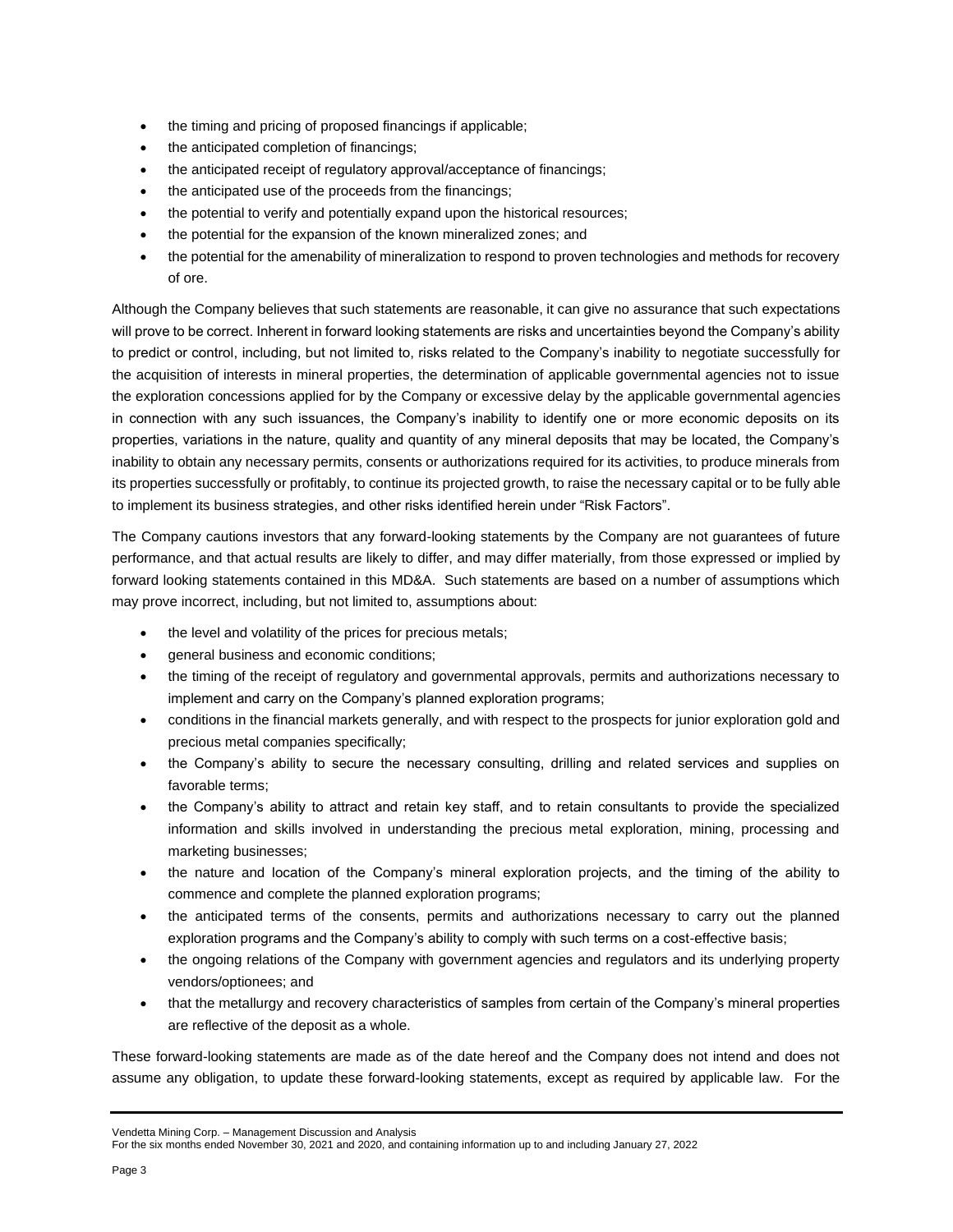reasons set forth above, investors should not attribute undue certainty to or place undue reliance on forward-looking statements.

Historical results of operations and trends that may be inferred from the following discussion and analysis may not necessarily indicate future results from operations. In particular, the current state of the global securities markets may cause significant reductions in the price of the Company's securities and render it difficult or impossible for the Company to raise the funds necessary to continue operations. See "Risk Factors – Insufficient Financial Resources/Share Price Volatility".

### **SCIENTIFIC AND TECHNICAL DISCLOSURE**

Mr. Peter Voulgaris, MAusIMM, MAIG, a Director of Vendetta, is a non-independent Qualified Person ("QP"), for the purposes of National Instrument 43-101 Standards of Disclosure for Mineral Projects ("NI 43-101") has reviewed and validated that the scientific or technical information ("Technical Information") contained in this MD&A related to the Pegmont Mineral Resource Estimate is consistent with that provided by the independent QPs responsible for the Technical Report Pegmont Mineral Resource Estimate, and has verified the technical data disclosed in this document relating to Pegmont. Mr. Voulgaris has also reviewed and validated that the Technical Information contained in this MD&A related to Pegmont post the effective date of the Technical Report is accurate. Mr. Voulgaris has consented to the inclusion of the Technical Information in the form and context in which it appears in this MD&A.

Unless otherwise indicated, the Company has prepared the Technical Information in this MD&A based on information contained in the following sources ("Disclosure Documents") available under Vendetta's company profile on SEDAR at [www.sedar.com:](http://www.sedar.com/)

- "Technical Report Pegmont Property Mineral Resource Estimate" AMC Mining Consultants (Canada) Ltd., effective date of 28 February 2014;
- "Pegmont Resource Update June 2017" AMC Mining Consultants (Canada) Ltd., effective date of June 22, 2017;
- "Pegmont Project Mineral Resource Update and Preliminary Economic Assessment" AMC Mining Consultants (Canada) Ltd., available by March 14, 2019; and
- Company news releases.

Readers are encouraged to review the full text of the Disclosure Documents qualifying the Technical Information.

Mineral resource estimates relating to Pegmont are only estimates and no assurance can be given that any particular level of recovery of minerals will be realized or that an identified resource will ever qualify as a commercially mineable or viable deposit which can be legally and economically exploited.

### **OVERALL PERFORMANCE AND SUBSEQUENT EVENTS**

Vendetta is an exploration stage company involved in the acquisition and exploration of mineral properties in Australia. The Company does not have any producing mineral properties at this time. The Company is a reporting issuer and trades on the TSX Venture Exchange under the symbol VTT.

Highlights of the Company's activities for the six months ended November 30, 2021 and subsequent period to January 27, 2022 are:

a) On June 2, 2021, the Company settled an aggregate of \$44,625 in accounts payable and accrued liabilities through the issuance of 686,538 common shares of the Company;

Vendetta Mining Corp. – Management Discussion and Analysis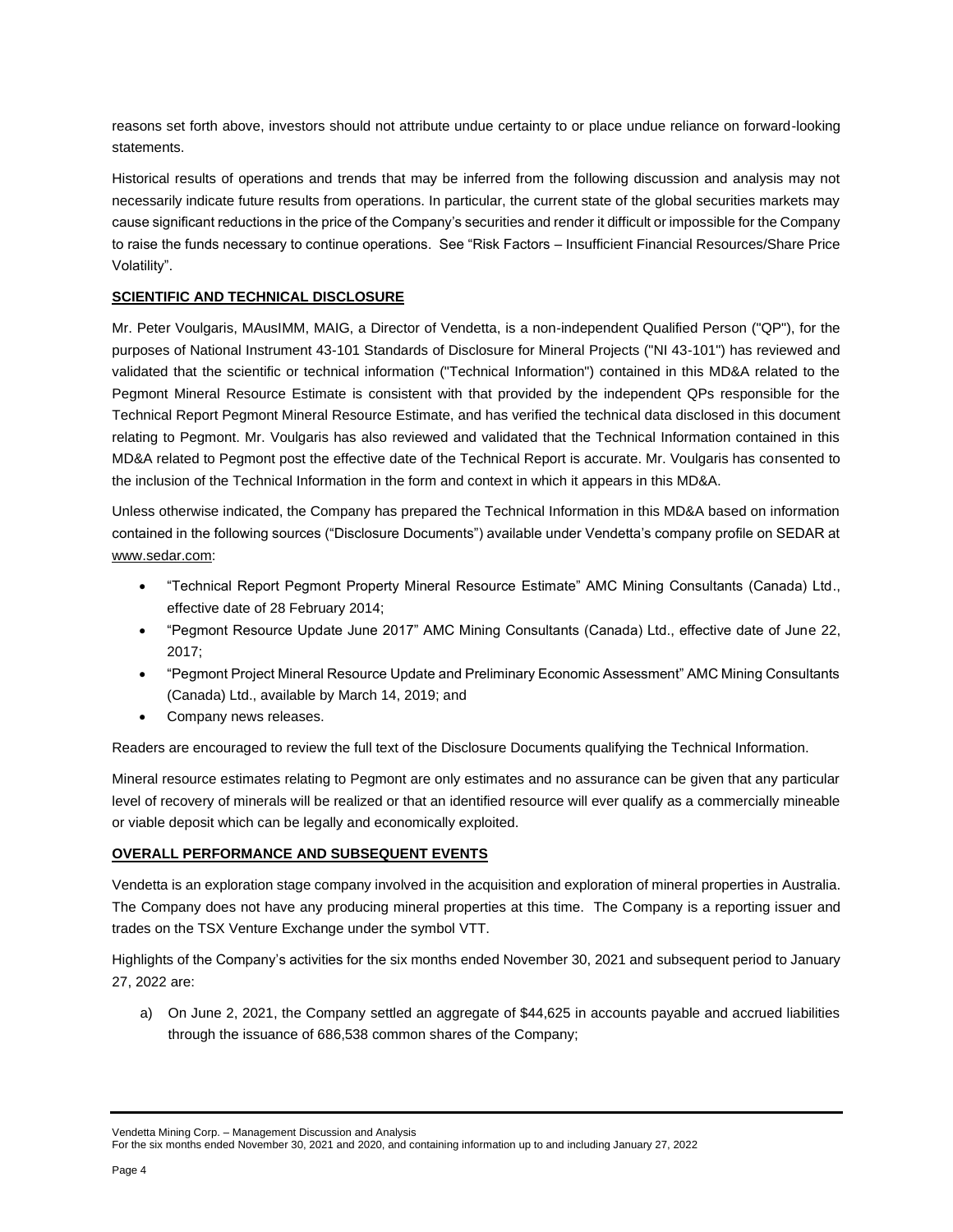- b) On August 9, 2021, the Company entered into an option agreement to acquire 100% of the Killer Bore exploration concession in Australia. Pursuant to the terms of the agreement, the Company may acquire a 100% interest in the property by making the following minimum work commitments:
	- i)  $$102,000$  on exploration expenditures prior to the end of the  $2<sup>nd</sup>$  anniversary; and
	- ii) \$398,000 on exploration expenditure between the start of the 3rd anniversary and prior to the end of the 5th Anniversary;

The Company shall grant the optionor a 2% NSR over the property.

- c) On August 26, 2021, the Company closed the first tranche of a non-brokered private placement by issuing 10,615,000 units at a price of \$0.05 per unit for gross proceeds of \$530,750. Each unit is comprised of one common share and one half of one common share purchase warrant, exercisable for three years at a price of \$0.07 per share.
- d) On August 31, 2021, the Company repaid its related party loan payable in the amount of \$212,540 inclusive of interest.
- e) On October 22, 2021, the Company closed the second tranche of a non-brokered private placement by issuing 7,950,440 units at a price of \$0.05 per unit for gross proceeds of \$397,522. Each unit is comprised of one common share and one half of one common share purchase warrant, exercisable for three years at a price of \$0.07 per share.
- f) On December 2, 2021, the Company closed the first tranche of a private placement by issuing 5,454,545 common shares at a price of \$0.055 per common share for gross proceeds of \$300,000.

The Company will continue to carry out exploration of its mineral properties, and to evaluate new prospects and opportunities. The Company expects to obtain financing in the future primarily through further equity, debt financing and/or sale of assets, as well as through joint venturing of the Company's properties to qualified mineral exploration companies, however there can be no assurances the Company will obtain such financing.

### **RESULTS OF OPERATIONS**

The analysis of the annual information and results of operations for the periods under review discusses the variations in the Company's period over period results but, as with most junior mineral exploration companies, the results of operations (including net losses) are not the main factor in establishing the financial health of the Company. Of additional significance are the resource properties in which the Company has, or may earn an interest, its working capital and how many shares it has outstanding. The variations seen over the period presented are primarily a result of the level of activity of the Company's ongoing property evaluation program and the timing and results of the Company's exploration activities on its then current properties. There are no general trends regarding the Company's quarterly results. Quarterly results can vary significantly depending on whether the Company has abandoned any properties or granted any stock options, and these are the factors that account for material variations in the Company's quarterly net losses, none of which are predictable. The write-off of exploration and evaluation assets can also have a material effect on quarterly results as and when they occur. General operating costs other than the specific items noted above tend to be quite similar from period to period.

Vendetta Mining Corp. – Management Discussion and Analysis For the six months ended November 30, 2021 and 2020, and containing information up to and including January 27, 2022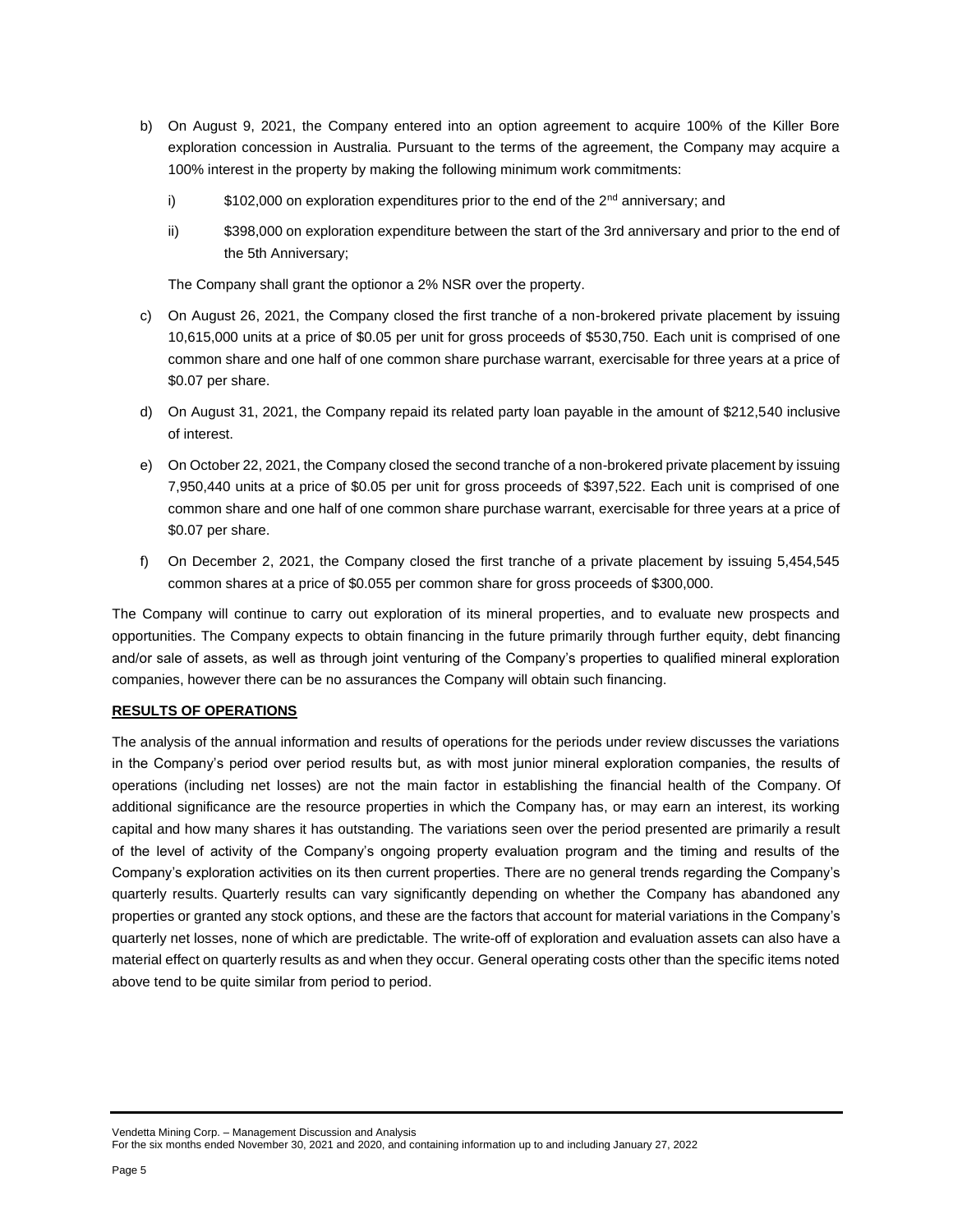# **Selected Annual Information**

|                                       | Year ended<br>May 31, 2021 | Year ended<br>May 31, 2020 | Year ended<br>May 31, 2019 |
|---------------------------------------|----------------------------|----------------------------|----------------------------|
| Comprehensive Loss for the Year       | \$(648,850)                | \$(1,943,637)              | \$(3,149,594)              |
| Loss per Share - Basic and Diluted    | \$(0.00)                   | \$(0.01)                   | \$(0.02)                   |
| Total assets                          | \$6,311,207                | \$6,193,708                | \$6,126,641                |
| Total long-term financial liabilities | <b>SNil</b>                | \$Nil                      | \$2,502,679                |

# **Summary of Quarterly Results**

| <b>Expressed in \$ unless</b>     | November 30,<br>August 31, |           | May 31,   | February 28, |  |
|-----------------------------------|----------------------------|-----------|-----------|--------------|--|
| otherwise stated                  | 2021                       | 2021      | 2021      | 2021         |  |
| Expenses                          | (265, 179)                 | (807,634) | (146,793) | 128,531      |  |
| Comprehensive loss for the period | (265,179)                  | (793,903) | (146,793) | 128,531      |  |
| Loss per share                    | 0.00                       | 0.00      | 0.00      | 0.00         |  |
| Weighted average shares           |                            |           |           |              |  |
| outstanding ('000s)               | 235,680                    | 222,220   | 220,972   | 209,710      |  |
| Mineral property expenditures     |                            |           |           |              |  |
| (recovery)                        | 48.715                     | 488,961   | (179,205) | 55,571       |  |

| <b>Expressed in \$ unless</b>     | November 30,<br>August 31, |         | May 31, | February 29, |  |
|-----------------------------------|----------------------------|---------|---------|--------------|--|
| otherwise stated                  | 2020                       | 2020    | 2020    | 2020         |  |
| Expenses                          | 555,730                    | 111,382 | 754,785 | 340,983      |  |
| Comprehensive loss for the period | 555,730                    | 111,382 | 852,958 | 310,983      |  |
| Loss per share                    | 0.00                       | 0.00    | 0.00    | 0.00         |  |
| Weighted average shares           |                            |         |         |              |  |
| outstanding ('000s)               | 196,229                    | 192,544 | 178,212 | 174,266      |  |
| Mineral property expenditures     | 388,892                    | 81,622  | 23,740  | 12,827       |  |

## **Six months ended November 30, 2021 compared with six months ended November 30, 2020**

The Company's comprehensive loss for the six months ended November 30, 2021 totaled \$1,059,082 (2020 - \$667,112), a loss of \$0.00 per share (2020 - \$0.00). Significant differences between the six months ended November 30, 2021 and the six months ended November 30, 2020 were:

- Accounting and legal fees of \$33,107 (2020 \$46,912) which decreased as a result of lower legal fees in the current period.
- Exploration expenditures of \$537,676 (2020 \$470,514) which increased as a result of a drilling program on the Company's Pegmont project that was completed during the period.
- Financing cost of \$150,427 (2020 \$130,592) was related to interest on the Company's loan payable.
- Foreign exchange of \$145,630 (2020 recovery of \$167,833) relates primarily on currency fluctuations on the Company's US Dollar denominated loan payable.
- Investor relations of \$72,669 (2020 \$65,129) were considered largely in line, period of period.
- Management fees of \$39,750 (2020 \$39,750) related to fees paid or accrued to the Company's and were unchanged over the prior period.

Vendetta Mining Corp. – Management Discussion and Analysis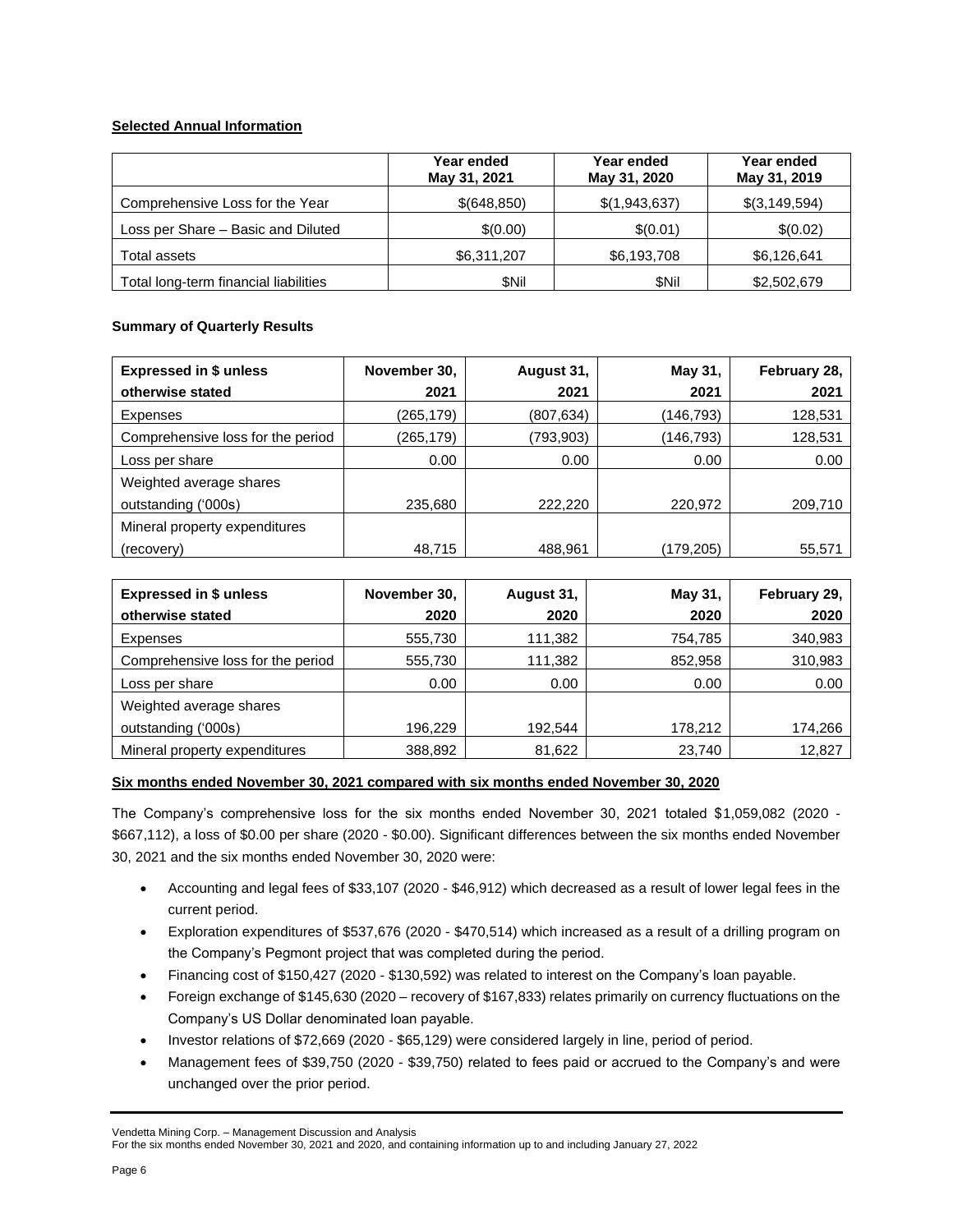### **Three months ended November 30, 2021 compared with three months ended November 30, 2020**

The following analysis discusses the variations in the Company's quarterly results but, as with most junior mineral exploration companies, the results of operations (including net losses) are not the main factor in establishing the financial health of the Company. Of additional significance are the resource properties in which the Company has, or may earn an interest, its working capital and how many shares it has outstanding. The variations seen over the quarters are primarily a result of the level of activity of the Company's ongoing property evaluation program and the timing and results of the Company's exploration activities on its then current properties. There are no general trends regarding the Company's quarterly results. Quarterly results can vary significantly depending on whether the Company has abandoned any properties or granted any stock options, and these are the factors that account for material variations in the Company's quarterly net losses, none of which are predictable. The write-off of exploration and evaluation assets can also have a material effect on quarterly results as and when they occur. General operating costs other than the specific items noted above tend to be quite similar from period to period.

The Company's comprehensive loss for the three months ended November 30, 2021 totaled \$265,179 (2020 - \$555,730), a loss of \$0.00 per share (2020 –\$0.00). Significant differences between the three months ended November 30, 2021 and the three months ended November 30, 2020 were:

- Accounting and legal fees of \$11,569 (2020 \$35,390) which decreased as a result of legal corporate activity;
- Exploration expenditures of \$48,715 (2020 \$388,892) which decreased as the Company's drill program was reaching its conclusion by the end of the first quarter of the fiscal year ended May 31, 2022.
- Financing costs of \$75,116 (2020 \$62,334) are primarily related to interest accrued on the Company's long term debt and increased as a result of a stronger US dollar during the period.
- Investor relations of \$11,279 (2020 \$7,225) due to increased promotional activity during the period in association with the Company's private placement; and
- Management fees of 19,875 (2020 \$19,875) remaining consistent period over period.

## **Liquidity**

The Company's working capital deficiency as at November 30, 2021 was \$2,924,331 (May 31, 2021 - \$2,887,499). Cash as at November 30, 2021 was \$130,093 (May 31, 2021 - \$253,384).

Cash used in operating activities during the six months ended November 30, 2021 was \$758,536 (2020 - \$245,351).

The Company did not use or generate any funds in or by investing activities during the six months ended November 30, 2021.

Cash generated by financing activities during the six months ended November 30, 2021 was \$635,245 (2020 - \$139,004), comprising \$1,014,872 (2020 - \$716,446) from private placement proceeds, \$nil (2020 - \$12,000) from warrant exercises, and \$6,000 (2020 - \$4,000) in subscriptions received in advance, offset by \$29,680 (2020 - \$10,148) in share issuance costs, \$143,407 (2020 - \$583,294) in payments on the Nebari loan, and loan repayment to related parties of \$212,540 (2020 - \$nil).

At present, the Company's operations do not generate cash flow and its financial success is dependent on management's ability to discover economically viable mineral deposits. The mineral exploration process can take many years and is subject to factors that are beyond the Company's control.

In order to finance the Company's exploration programs and to cover administrative and overhead expenses, the Company may raise money from equity sales, the issuance of convertible securities and from optioning out its resource properties. Many factors influence the Company's ability to raise funds, including the health of the resource market, the

Vendetta Mining Corp. – Management Discussion and Analysis

For the six months ended November 30, 2021 and 2020, and containing information up to and including January 27, 2022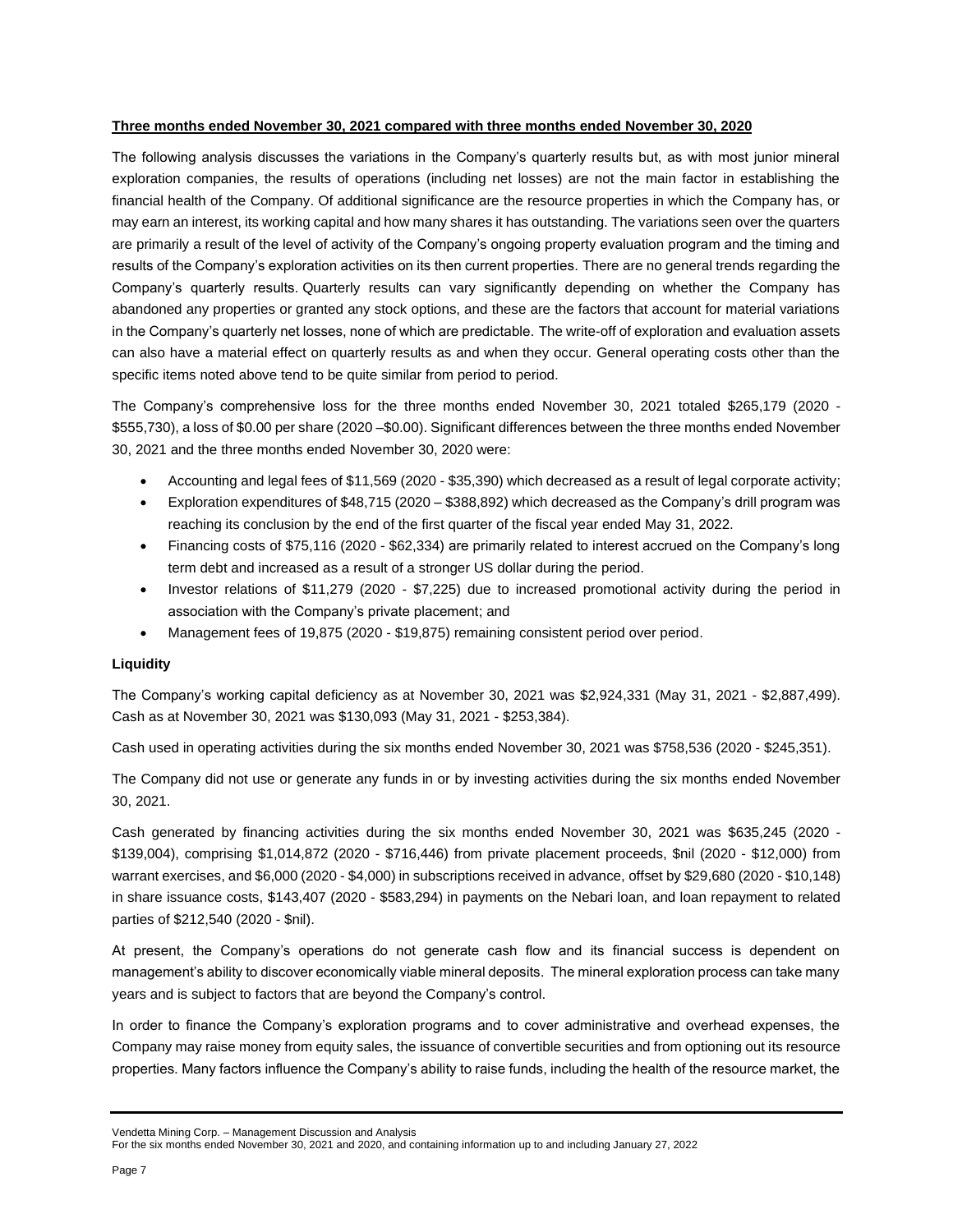climate for mineral exploration investment, the Company's track record, and the experience and caliber of its management. Actual funding requirements may vary from those planned due to a number of factors, including the progress of exploration activities. Management believes it will be able to raise equity capital as required in the long term, but recognizes there will be risks involved that may be beyond their control.

The condensed interim financial statements for the six months ended November 30, 2021 do not reflect adjustments, which could be material, to the carrying value of assets and liabilities, which may be required should the Company be unable to continue as a going concern. Also refer to risk factors.

### **Use of Proceeds**

During the most recently completed fiscal year and up to the date of this MD&A, the Company completed the following financings:

- In September 2018, the Company raised \$1.7 million through the first tranche of a private placement.
- In October 2018, the Company raised \$0.4 million through the second tranche of a private placement.
- In June 2019, the Company raised \$0.6 million through a private placement.
- In July 2019, the Company raised \$1.03 million through a private placement.
- In May 2020, the Company raised \$0.6 million through a private placement
- In July 2020, the Company raised \$0.3 million through a private placement
- In November 2020, the Company raised \$0.58 million through a private placement
- In December 2020, the Company raised \$0.33 million through a private placement
- In February 2021, the Company raised \$0.63 million through a private placement
- In August 2021, the Company raise \$0.53 million through a private placement

The following table sets out a comparison of how the Company used the proceeds following the closing dates, an explanation of the variances and the impact of the variance on the ability of the Company to achieve its business objectives and milestones.

| Intended Use of Proceeds                                                                                                                               | <b>Actual Use of Proceeds</b>                                                                                                                                                                                                                                                                                                                          |
|--------------------------------------------------------------------------------------------------------------------------------------------------------|--------------------------------------------------------------------------------------------------------------------------------------------------------------------------------------------------------------------------------------------------------------------------------------------------------------------------------------------------------|
| advance the Company's<br>To<br>properties and for general and<br>administrative purposes.                                                              | Up to November 30, 2021, the Company had invested a total of \$6,011,183 in<br>Pegmont acquisition costs. The Company has accumulated a total of<br>\$10,980,724 exploration costs as at November 30, 2021. Remaining funds are<br>be spent on exploration costs on the Pegmont property, generative<br>to<br>exploration and general operating costs. |
| Explanation of variances and the<br>impact of variances on the ability<br>of the Company to achieve its<br>business<br>objectives<br>and<br>milestones | No material variances are identifiable to the Company. Proceeds have been<br>used as intended and to further exploration of the Company's mineral properties<br>while meeting administrative requirements.                                                                                                                                             |

### **Capital Resources**

As at November 30, 2021, the Company's share capital was \$21,597,540 representing 240,223,478 issued and outstanding common shares without par value (May 31, 2021 - \$20,721,129 representing 220,971,550 issued and outstanding common shares without par value). Obligation to issue shares was \$216,000 at November 30, 2021 (May 31, 2021 - \$216,000). Subscriptions received in advance was \$6,000 at November 30, 2021 (May 31, 2021 - \$nil) and

Vendetta Mining Corp. – Management Discussion and Analysis

For the six months ended November 30, 2021 and 2020, and containing information up to and including January 27, 2022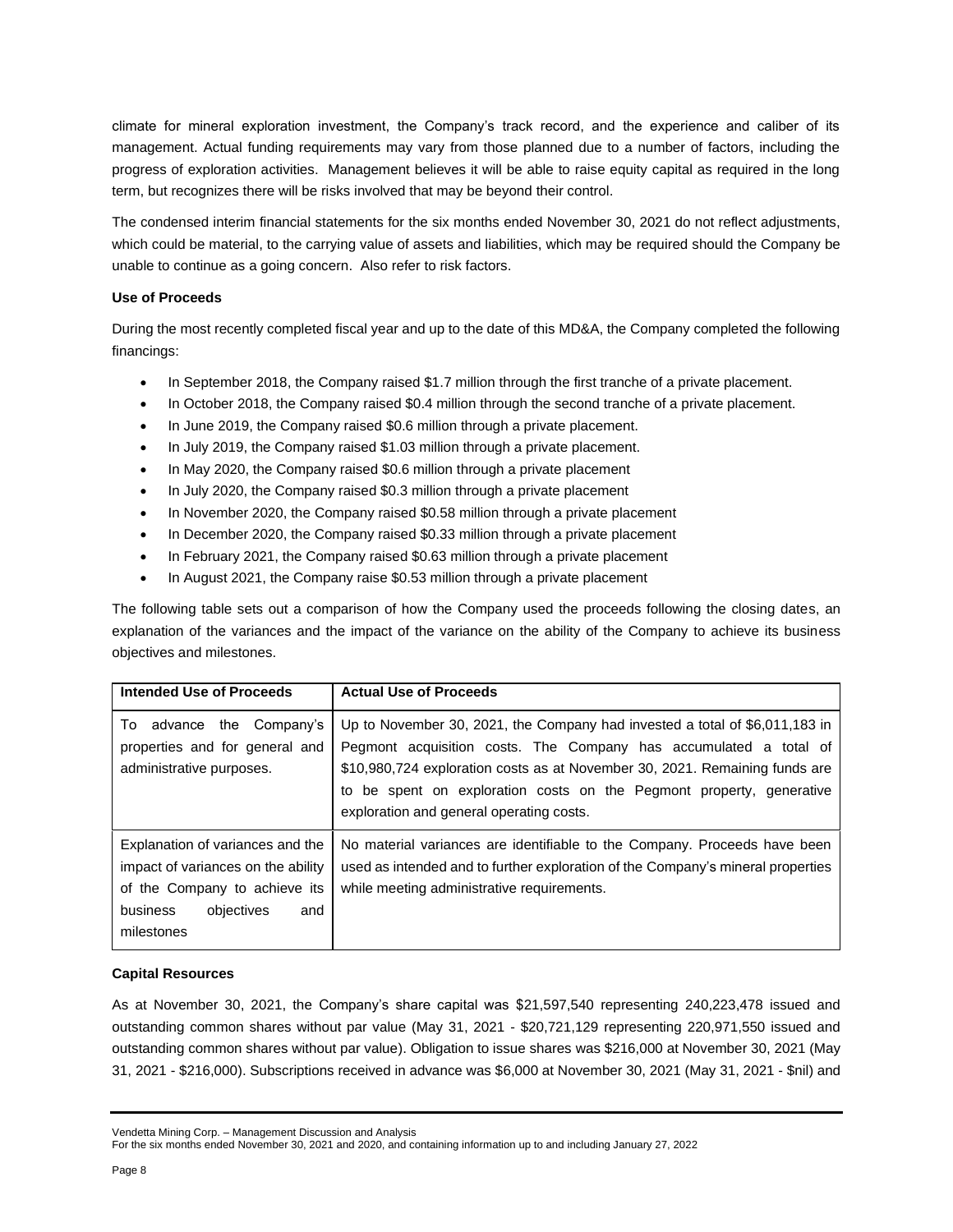subscriptions receivable was \$nil at November 30, 2021 (May 31, 2021 - \$86,600). Share-based payments reserve, which resulted from share-based payments, PSU's, and agent warrant issuances totaled \$1,606,242 at November 30, 2021 (May 31, 2021 - \$1,553,167). The deficit was \$20,338,006 at November 30, 2021 (May 31, 2021 - \$19,278,924). Accordingly, net assets were \$3,087,776 at November 30, 2021 (May 31, 2021 - \$3,124,772).

The Company had nil outstanding stock options, nil performance share units, and 55,848,929 outstanding warrants as at November 30, 2021 (May 31, 2021 – nil stock options, nil performance share units, and 46,556,209 warrants).

The Company's minimum capital requirement for the Pegmont exploration tenement for the upcoming fiscal year will be A\$680,000 (C\$613,280 at the January 27, 2022 exchange rate of 0.90188). In addition, the Company's general and administrative expenses, excluding any share-based payments, will be approximately \$720,000. The Company has a three-year commitment of A\$602,000 on its Killer Bore project with nothing falling due within 12 months.

## **EXPLORATION OVERVIEW**

The Company is actively investigating, evaluating and conducting exploration activities in Australia.

### **Pegmont Property, Queensland, Australia**

On August 27, 2014, the Company entered into a definitive agreement with Pegmont Mines Limited ("Vendor" or "Optionor") whereby the Company has an option to acquire 100% of the Pegmont property. Details of the option agreement are discussed in 'Results of Operations'.

The Pegmont lead-zinc-silver deposit is located 25 km west of South32's Billiton's world class Cannington silver-leadzinc mine and 28 km north of Chinova Resources' Osborne copper-gold mine. Pegmont is a stratiform, Broken Hill type deposit that outcrops and dips to the south east at shallow to moderate angles. It is hosted in a magnetite rich banded iron formation within high grade metamorphic "quartzite".

It is proximate to existing infrastructure that includes roads, railways and natural gas for power generation. The project consists of three granted mining leases and 1 exploration permit that covers an area of approximately 8,290 ha. Discovered in 1971, a total of 408 bore holes for 44,745.5 m have been completed on the project prior to Vendetta. The Company has drilled a total of 198 holes since 2014, for 38,790 m, several historic holes have also been re-entered and extended. Previous resource development and exploration drilling have been described in detail in previous company filings.

### **Mineral Resources and Preliminary Economic Assessment**

The Company completed a second update of the Mineral Resource, as announced on August 9, 2018.

The updated Mineral Resource estimate was performed by AMC Mining Consultants (Canada) Limited ("AMC"). The estimate includes the addition of more than 22,400 m of resource development drilling conducted during 2017 by Vendetta and the results of the recent Locked Cycle metallurgical test work. The combined Mineral Resource for the open pit constrained and underground portions of the project are provided in the table below.

| <b>Classification</b> |                      | Tonnes | Pb             | Zn  | Ag    |
|-----------------------|----------------------|--------|----------------|-----|-------|
|                       | <b>Material type</b> | (kt)   | $\frac{10}{6}$ | (%) | (g/t) |
|                       | Transition           | 1,111  | 4.9            | 2.3 |       |
| <b>Indicated</b>      | Sulphide             | 4,647  | 6.9            | 2.6 | 12    |
|                       | Total                | 5,758  | 6.5            | 2.6 |       |
| <b>Inferred</b>       | Transition           | 1,829  | 5.2            | 2.0 |       |
|                       | Sulphide             | 6.447  | 5.1            | 3.1 |       |

#### **Mineral Resource Estimate, July 31, 2018**

Vendetta Mining Corp. – Management Discussion and Analysis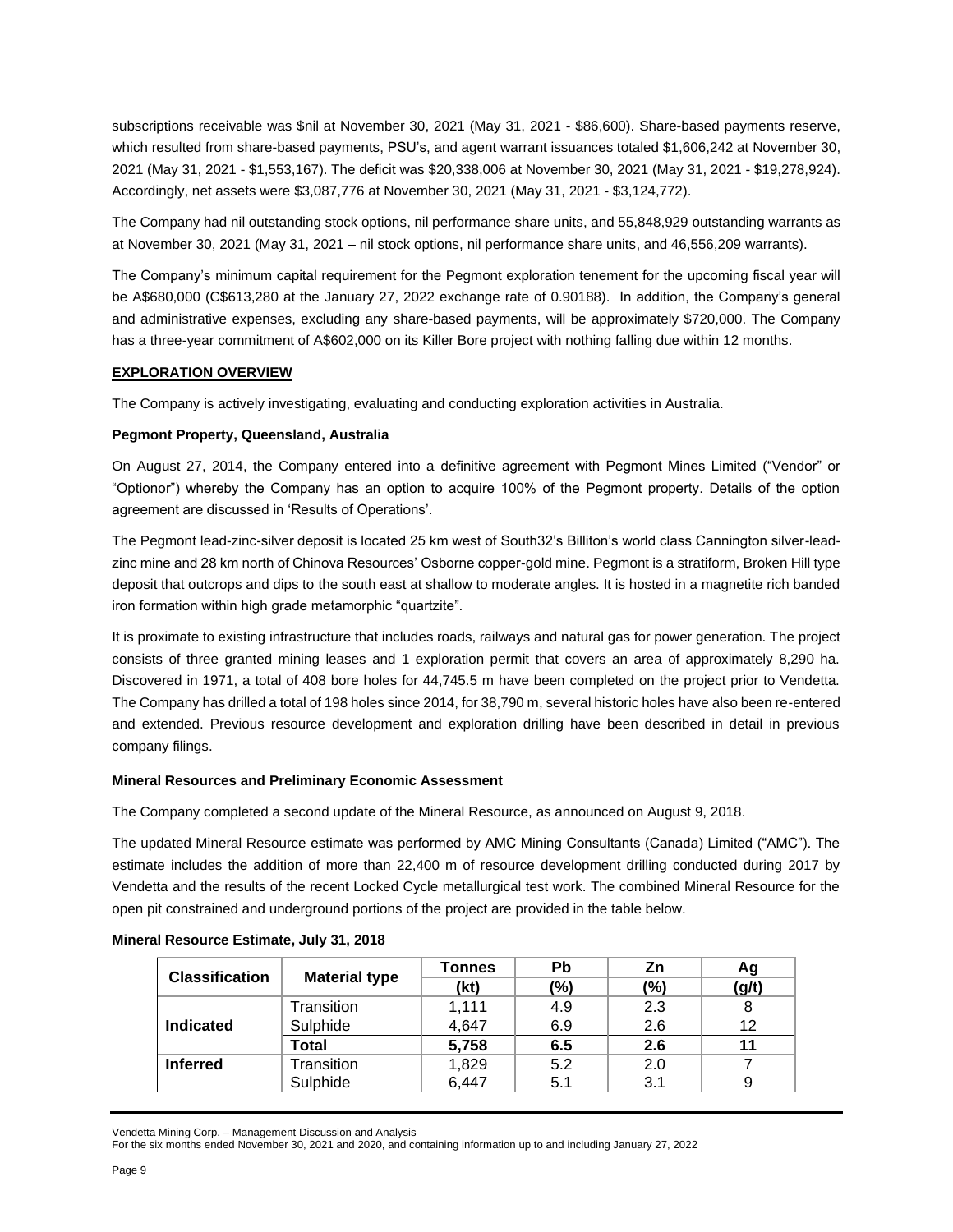| <b>Classification</b> |                      | Tonnes                | Рb  | Ζn  | Αg    |
|-----------------------|----------------------|-----------------------|-----|-----|-------|
|                       | <b>Material type</b> | (kt)                  | (%) | (%) | (g/t) |
|                       | Total                | 0.277<br>$O, Z_{1}$ . | J.I | 2.8 |       |

- 1. CIM Definition Standards (2014) were used to report the Mineral Resources.
- 2. The Mineral Resource update has been prepared by independent qualified persons ("QPs") J.M. Shannon P.Geo, D Nussipakynova P.Geo, M. Angus MAIG, P. Lebleu P.Eng, of AMC and A Riles MAIG, of Riles Integrated Resource Management Pty Ltd., and has an effective date of July 31, 2018, incorporating drill results to April 15, 2018.
- 3. Mineral Resources are not Mineral Reserves and do not have demonstrated economic viability. There is no certainty that all or any part of mineral resources will be converted to mineral reserves. Quantity and grades are estimates and are rounded to reflect the fact that the resource estimate is an approximation.
- 4. Cut-off grade applied to the open pit Mineral Resources is 3% Pb+Zn and that applied to the underground is 5% Pb+Zn.
- 5. Based on the following metal prices: US\$0.95/lb for Pb, US\$1.05/lb for Zn, and US\$16.5/oz for silver.
- 6. Exchange rate of US\$0.75=A\$1.0
- 7. Metallurgical recoveries vary by zone and material type as follows:
	- Lead to lead concentrate: from 80.6% to 91.3% for transition and 88.0% to 92.7% for sulphide. • Zinc to zinc concentrate: from 19.3% to 75.2% for transition and 61.8% to 78.5% for sulphide.
- 8. Using drilling results up to April 15, 2018.
- 9. Mineral Resource tonnages have been rounded to reflect the accuracy of the estimate, and numbers may not add due to rounding.

The Mineral Resource update incorporates historic and drilling conducted by the vendor and drilling conducted by the Company on the Project since 2014; these drill results are described in the sections below.

On January 28, 2019, the Company announced the results of the Preliminary Economic Assessment ("PEA") on the Pegmont Project, prepared in accordance with National Instrument 43-101 Standards of Disclosure for Mineral Projects (NI 43-101). Key production and economics are summarised in the Table below, unless otherwise noted, all dollar figures reported are Australian dollars, further details about the PEA are provided in the news release.

The PEA was developed by a team of independent consultants, including AMC Mining Consultants (Canada) Ltd., (AMC), GR Engineering Services (GRES), and AARC Environmental Solutions (AARC).

The table below summarises the key economic inputs. Base case metal prices and exchange rates are based on institutional consensus pricing. Income and other taxes presented in the PEA are preliminary, based on general Australian corporate tax rates and do not reflect any tax planning opportunities.

|                          |                          | <b>Unit</b> | <b>Base Case</b> | Spot Case <sup>1</sup> |
|--------------------------|--------------------------|-------------|------------------|------------------------|
| <b>Inputs</b>            | <b>Zinc Price</b>        | US\$/lb     | \$1.09           | \$1.18                 |
|                          | Lead Price               | US\$/lb     | \$0.94           | \$0.91                 |
|                          | <b>Silver Price</b>      | US\$/oz     | \$16.50          | \$15.31                |
|                          | Discount Rate            | $\%$        | 8                | 8                      |
|                          | Exchange Rate            | AUD/USD     | 0.75             | 0.71                   |
|                          | Payable Metal - Lead     | %           | 95               | 95                     |
|                          | Payable Metal - Zinc     | %           | 85               | 85                     |
|                          | Minimum Deduction - Lead | %           | 3                | 3                      |
|                          | Minimum Deduction - Zinc | %           | 8                | 8                      |
|                          | Australian Corporate Tax | %           | 30               | 30                     |
| <b>Economics Pre-Tax</b> | NPV at 8%                | \$Μ         | 201              | 249                    |
|                          | <b>IRR</b>               | %           | 31               | 37                     |

## **Table of Summary of Key Economic Inputs and Results**

Vendetta Mining Corp. – Management Discussion and Analysis

For the six months ended November 30, 2021 and 2020, and containing information up to and including January 27, 2022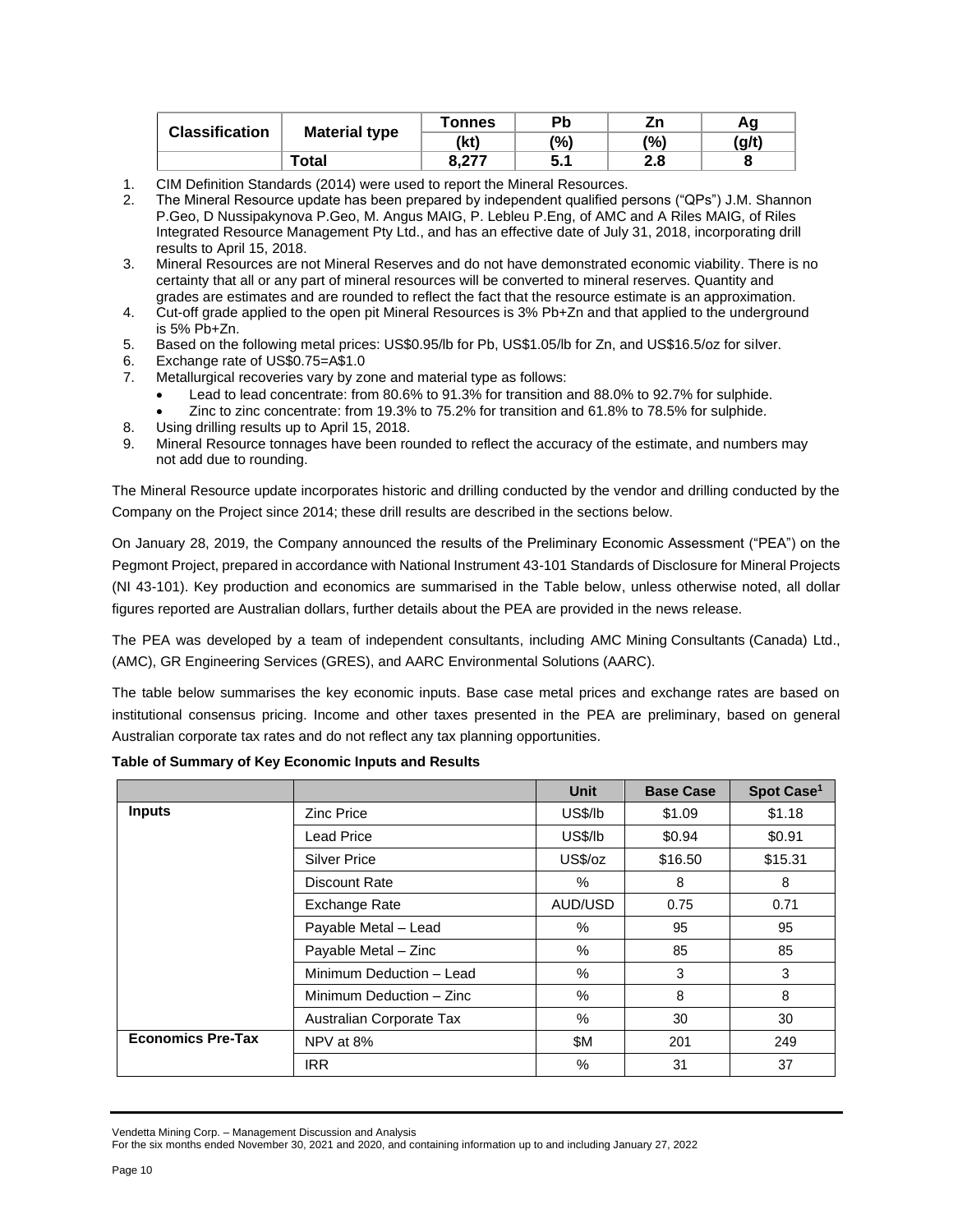|                            |                               | <b>Unit</b>              | <b>Base Case</b> | Spot Case <sup>1</sup> |
|----------------------------|-------------------------------|--------------------------|------------------|------------------------|
|                            | Payback Period                | Years                    | 2.7              | 2.4                    |
| <b>Economics After-Tax</b> | LOM Cash Flows (Undiscounted) | \$Μ                      | 288              | 343                    |
|                            | NPV at 8%                     | \$Μ                      | 124              | 158                    |
|                            | <b>IRR</b>                    | %                        | 24               | 27                     |
|                            | Payback Period                | Years                    | 3.5              | 3.0                    |
| <b>LOM Payable Metal</b>   | Lead                          | M Ibs                    | 1,069            | 1,069                  |
|                            | <b>Zinc</b>                   | M Ibs                    | 317              | 317                    |
|                            | Silver                        | M oz                     | 1.1              | 1.1                    |
| Costs                      | Cash $cost2$                  | \$/lb payable<br>lead    | 0.65             | 0.60                   |
|                            | AISC $cost3$                  | $$/t$ lb<br>payable lead | 0.71             | 0.66                   |

1. As of January 22, 2019, spot lead, zinc and silver prices are London Metal Exchange cash buyer, and exchange rate is Reserve Bank of Australia official rate.

2. Cash costs include all operating costs, smelter, refining and transportation charges, net of by‐product (zinc and silver) revenues.

3. All in Sustaining Costs (AISC) include total cash costs and all sustaining capital expenditures.

The following Qualified Persons, under the terms of National Instrument 43-101, participated in the preparation of the Technical Report. The Technical Report titled "Pegmont Project Mineral Resource Update and Preliminary Economic Assessment" prepared in accordance with National Instrument 43-101 Standards for Disclosure for Mineral Projects ("NI 43-101") will be filed on SEDAR. For the final full details and further information with respect to the key assumptions, parameters, and risks associated with the results of the PEA, the Mineral Resource estimates described above, and other technical information, please refer to the complete Technical Report to be made available on SEDAR

#### *Geology and Mineral Resource*

John Morton Shannon, P.Geo., Principal Geologist at AMC Mining Consultants (Canada) Ltd., is an independent qualified person, as defined in NI 43-101.

Dinara Nussipakynova, P.Geo., Principal Geologist at AMC Mining Consultants (Canada) Ltd., is an independent qualified person, as defined in NI 43-101.

#### *Mining*

Philippe Lebleu P.Eng., Principal Mining Engineer at AMC Mining Consultants (Canada) Ltd., is an independent qualified person, as defined in NI 43-101.

Gary Methven P.Eng., Principal Mining Engineer at AMC Mining Consultants (Canada) Ltd., is an independent qualified person, as defined in NI 43-101.

#### *Infrastructure, Metallurgy and Mineral Processing*

Brendan Mulvihill, MAusIMM CP (Met), Senior Process Engineer at GR Engineering Services, is an independent qualified person, as defined in NI 43-101.

#### **Cautionary notes about Preliminary Economic Assessments**

While the results of the PEA are highly encouraging, by definition a PEA is considered preliminary in nature and includes Mineral Resources, including inferred Mineral Resources that are considered too speculative geologically to have the economic considerations applied to them that would enable them to be categorized as Mineral Reserves. Mineral Resources that are not Mineral Reserves have not yet demonstrated economic viability. Due to the uncertainty that may be attached to Mineral Resources, it cannot be assumed that all or any part of a Mineral Resource will be upgraded to Mineral Reserves. Therefore, there is no certainty that the results concluded in the PEA will be realized.

Vendetta Mining Corp. – Management Discussion and Analysis

For the six months ended November 30, 2021 and 2020, and containing information up to and including January 27, 2022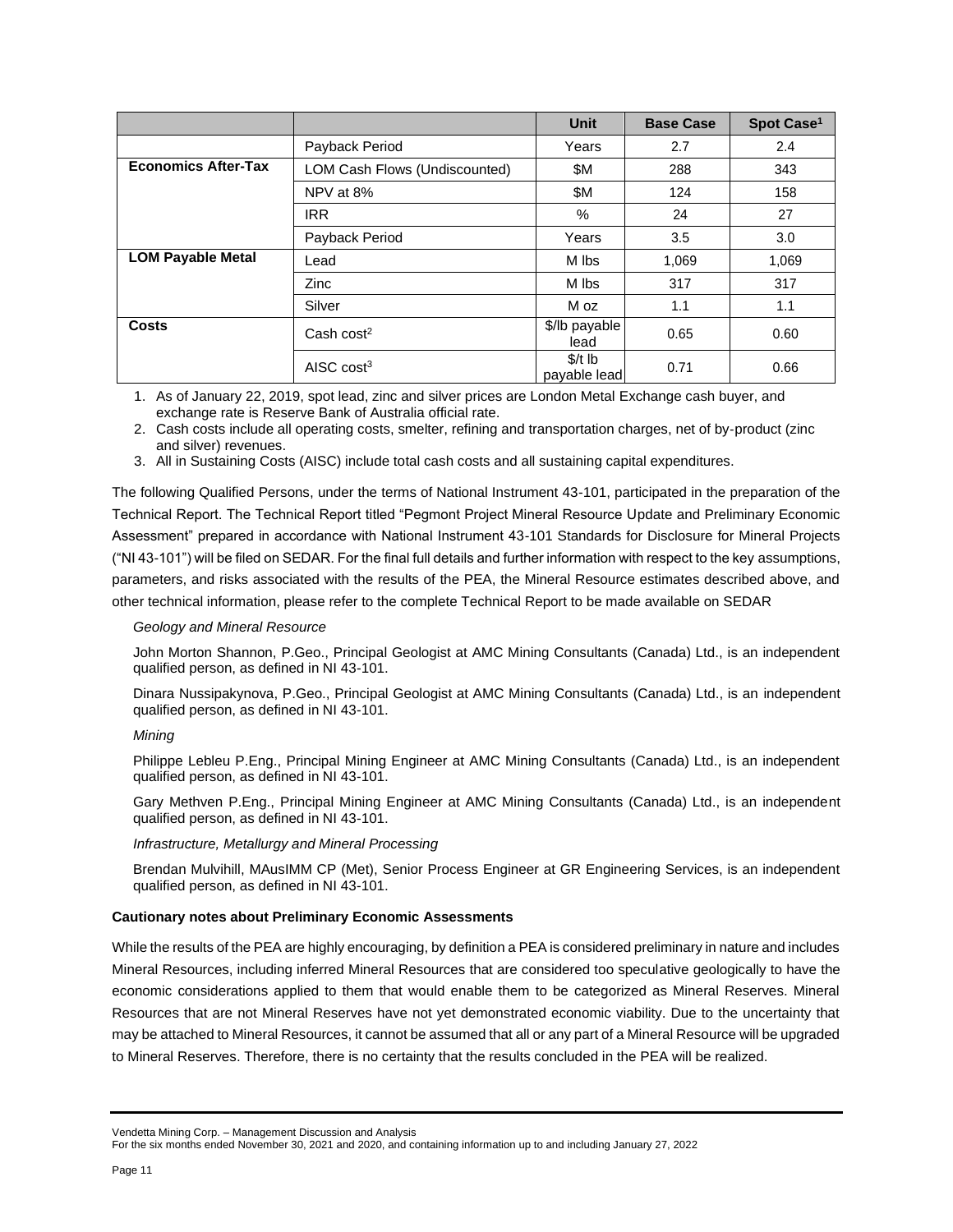The PEA results presented here contain certain financial performance measures, including all in sustaining costs (AISC), cash cost and total cash cost that are not recognized measures under IFRS. This data may not be comparable to data presented by other silver producers. The Company believes that these generally accepted industry measures are realistic indicators of operating performance and are useful in allowing comparisons between periods. Non‐GAAP financial performance measures should be considered together with other data prepared in accordance with IFRS. This news release contains non‐GAAP financial performance measure information for a project under development incorporating information that will vary over time as the project is developed and mined. It is therefore not practicable to reconcile these forward‐looking non‐GAAP financial performance measures.

### **FIELD AND DEVELOPMENT WORK SUBSEQUENT TO PEA**

#### **2018 Resource Development and Exploration Drilling**

The Mineral Resource Statement descried above included drilling information up to 15 April 2018, drilling on the property was still ongoing at that time. VTT completed an additional 32 drillholes in three main areas. Significant assay results from the subsequent drillholes are presented in the Table below.

Eight drillholes (PVD172, PVRD174-176 & PVD181-184) were completed in Zone 1 transition, in the south western end of the deposit. The purpose of these drillholes was primarily to obtain metallurgical samples for variability test work, which is ongoing at ALS Metallurgy. The geological logging of these holes was available for the construction of the mineralised envelope wireframes used for the mineral resource estimate, although the assay data wasn't available.

At Bridge Zone two drillholes (PVRD165 and 166) were drilled to the SE of the mineral resource, trying to extend mineralisation. These holes didn't intersect the Bridge Zone mineralised horizon, they did however intersect shallow sulphide BHZ mineralisation. One drillhole (PVRD164) was drilled up dip of the Bridge Zone mineral resource, the hole intersected 3.3 m of barren host banded ironstone, with classic garnet selvages on both hangingwall and footwall. PVRD191 was drilled in the centre of Bridge Zone to obtain geotechnical samples. One drillhole (PVD171) was completed at BHZ to obtain core in the transition mineralisation in an area drilled previously with drilled with RC.

Four holes were drilled to better scope the geometry of a fold structure discovered in late 2017, in geotechnical hole PVRD154. To obtain more structural data on the fold PVRD153 and 154 were both extended. Holes PVRD168 and PVD193 were drilled approximately 60 m along strike to the NE of PVRD154. PVRD168 deviated excessively in the RC pre-collar and the hole was abandoned. The target was later re-drilled with PVD193, cored from surface to aid targeting and intersecting the upper fold at a low angle and the steep fold limb. Holes PVRD169 and PVD170 were drilled 160 and 100 m respectively along strike the SW of PVRD154. Again, PVRD169 deviated excessively in the RC pre-collar and the hole was abandoned, the target was re-drilled with PVRD170 which successfully intersected the upper, flat laying limb of the new fold structure.

In the same area, a series of four holes were drilled to better define the geometry of the Zones 2 - 3 Z Fold structure. On one section, PVD192 intersected the lower flat limb, PVD193 first intersected 15 m of the top fold sub-parallel to layering in the low-grade halo before intersecting the steeply dipping limb also sub-parallel to layering and PVD194 successfully intersected the top flat limb of the Z Fold. PVRD190 deviated excessively and intersected an area modelled as being attenuated. PVD195 intersected the steep limb of the Z fold.

A total of four exploration RC drillholes were drilled to test for extensions to mineralisation in three separate areas, none of these were successful, however VTT would like to extend two of them as they believe the mineralised horizon lies beneath the end of hole.

Detailed mapping of the outcrops in the area around the deposit was completed in October.

Vendetta Mining Corp. – Management Discussion and Analysis

For the six months ended November 30, 2021 and 2020, and containing information up to and including January 27, 2022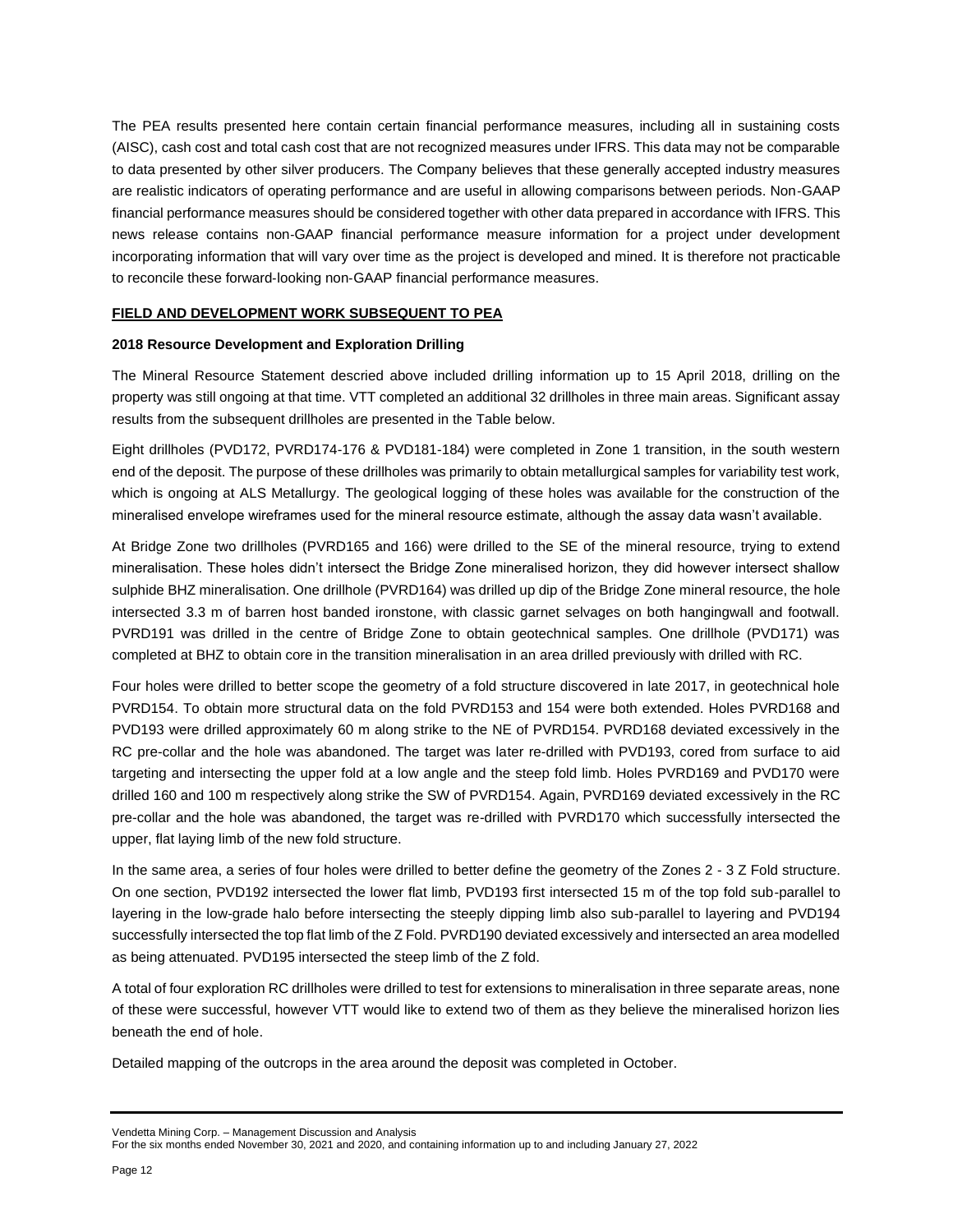Metallurgical variability test work on several holes from this program are ongoing at ALS Metallurgical laboratory in Burnie, Tasmania.

|                               |               |             |        |              |                      |                                        |              | Grade#  |         |                |
|-------------------------------|---------------|-------------|--------|--------------|----------------------|----------------------------------------|--------------|---------|---------|----------------|
| <b>Hole Name</b>              | Dip / Azimuth | From<br>(m) | To (m) | Interval (m) | True Thickness*<br>έ | Below Surface<br><b>Vertical Depth</b> | $Pb+Zn$<br>% | Pb<br>% | Zn<br>% | Ag<br>g/t      |
| <b>BHZ</b>                    |               |             |        |              |                      |                                        |              |         |         |                |
| <b>PVD171</b><br>(transition) | $-89/255$     | 32.70       | 38.00  | 5.30         | 3.7                  | 32.7                                   | 9.05         | 6.60    | 2.46    | 14             |
| PVRD165                       | $-57/207$     | 82.00       | 85.00  | 3.00         | 3.0                  | 66.9                                   | 8.25         | 4.75    | 3.51    | 8              |
| PVRD166                       | $-57/205$     | 44.00       | 46.00  | 2.00         | 1.9                  | 36.3                                   | 5.46         | 1.93    | 3.53    | 5              |
| <b>Bridge Zone</b>            |               |             |        |              |                      |                                        |              |         |         |                |
| PVRD164                       | $-61/210$     |             |        |              |                      | No Significant Result                  |              |         |         |                |
| PVRD <sub>191</sub>           | $-52/206$     | 251.10      | 255.43 | 4.33         | 4.2                  | 219.2                                  | 11.97        | 9.73    | 2.24    | 34             |
| <b>Zone 1 Transition</b>      |               |             |        |              |                      |                                        |              |         |         |                |
| <b>PVD172</b>                 | $-66/132$     | 40.20       | 46.10  | 5.90         | 5.9                  | 36.68                                  | 8.02         | 4.49    | 3.53    | $\overline{7}$ |
| including                     |               | 40.20       | 43.10  | 2.90         | 2.9                  | 36.68                                  | 13.87        | 8.30    | 5.57    | 9              |
| PVRD174                       | $-50/140$     |             |        |              |                      | No Significant Result                  |              |         |         |                |
| PVRD175                       | $-62/140$     | 31.63       | 39.13  | 7.50         | 5.2                  | 21.18                                  | 7.53         | 3.61    | 3.92    | $\overline{7}$ |
| including                     |               | 33.36       | 39.13  | 5.77         | 2.1                  | 29.85                                  | 8.86         | 4.40    | 4.46    | $\overline{7}$ |
| PVRD176                       | $-87/143$     | 41.32       | 47.70  | 6.38         | 6.3                  | 41.09                                  | 9.65         | 6.19    | 3.46    | 11             |
| including                     |               | 41.32       | 46.70  | 5.38         | 5.3                  | 41.09                                  | 10.94        | 6.98    | 3.96    | 13             |
| <b>PVD181</b>                 | $-51/322$     | 41.32       | 47.30  | 7.98         | 5.1                  | 32.05                                  | 9.06         | 5.81    | 3.25    | 9              |
| including                     |               | 41.32       | 47.30  | 5.98         | 3.3                  | 32.05                                  | 11.29        | 7.21    | 4.09    | 11             |
| <b>PVD182</b>                 | $-51/319$     | 29.68       | 43.00  | 13.32        | 12.8                 | 23.16                                  | 9.15         | 7.48    | 1.67    | 17             |
| including                     |               | 30.68       | 40.00  | 9.32         | 8.0                  | 23.94                                  | 12.50        | 10.46   | 2.04    | 24             |
| <b>PVD183</b>                 | $-84/144$     | 16.80       | 24.85  | 8.05         | 6.4                  | 16.70                                  | 7.69         | 5.05    | 2.64    | 10             |
| including                     |               | 19.45       | 23.87  | 4.42         | 3.8                  | 19.34                                  | 12.68        | 8.80    | 3.88    | 16             |
| and                           |               | 29.65       | 37.20  | 7.55         | 5.5                  | 29.48                                  | 10.52        | 7.55    | 5.87    | 10             |
| including                     |               | 30.40       | 36.20  | 5.80         | 4.2                  | 30.22                                  | 16.35        | 10.17   | 6.18    | 17             |
| <b>PVD184</b>                 | $-85/147$     | 25.90       | 32.27  | 6.37         | 5.1                  | 25.76                                  | 9.86         | 7.11    | 2.75    | 15             |
| including                     |               | 25.90       | 30.45  | 4.55         | 3.6                  | 25.76                                  | 13.25        | 9.85    | 3.40    | 21             |
| Zone 2 & 3                    |               |             |        |              |                      |                                        |              |         |         |                |
| <b>PVD153</b><br>extension    | $-74/139$     |             |        |              |                      | No Significant Result                  |              |         |         |                |
| <b>PVD154</b><br>extension    | $-65/063$     | 298.60      | 300.65 | 2.05         | 1.8                  | 276.1                                  | 4.58         | 2.08    | 2.50    | 8              |
| PVRD168                       |               |             |        |              |                      | Abandoned - No Significant Result      |              |         |         |                |
| PVRD169                       | $-88/151$     |             |        |              |                      | No Significant Result                  |              |         |         |                |
| PVRD170                       | $-81/145$     | 182.00      | 188.00 | 6.00         |                      | 176.1                                  | 11.43        | 8.50    | 2.93    | 11             |

Vendetta Mining Corp. – Management Discussion and Analysis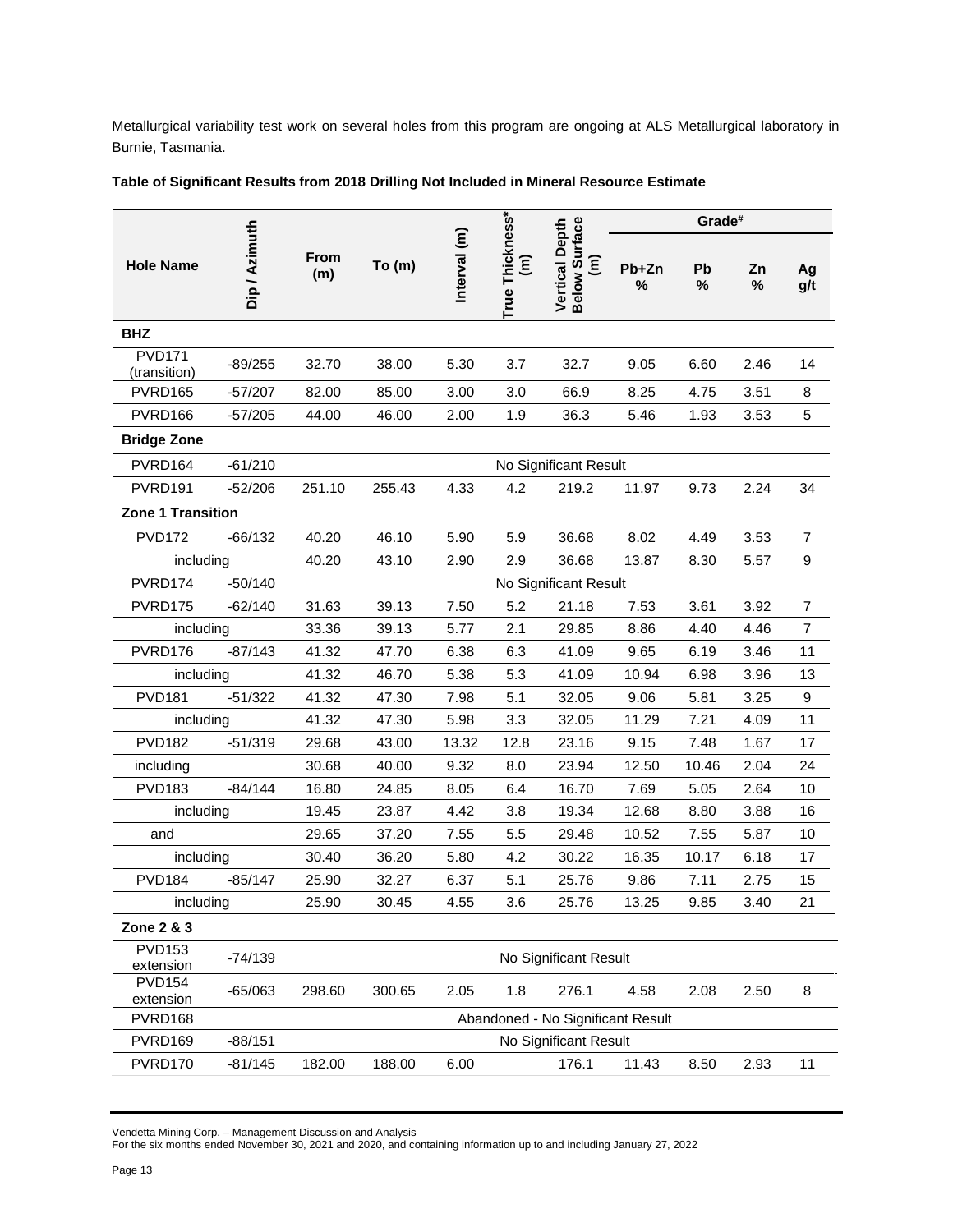| including                   |           | 183.00 | 188.00                | 5.00  |       | 177.1 | 13.09 | 9.78 | 3.31 | 13 |
|-----------------------------|-----------|--------|-----------------------|-------|-------|-------|-------|------|------|----|
| PVRD <sub>190</sub>         | $-62/309$ |        | No Significant Result |       |       |       |       |      |      |    |
| <b>PVD192</b>               | $-66/321$ | 201.16 | 214.91                | 4.75  | 4.1   | 197.3 | 5.46  | 2.33 | 3.13 | 6  |
| including                   |           | 201.16 | 213.16                | 3.00  | 2.6   | 197.3 | 7.06  | 2.44 | 4.62 | 6  |
| and                         |           | 227.16 | 229.16                | 2.00  | 1.7   | 212.7 | 4.97  | 1.76 | 3.21 | 7  |
| <b>PVD193</b>               | -86/150   | 262.14 | 267.14                | 5.00  | 3.0   | 261.2 | 5.72  | 5.26 | 0.46 | 11 |
| including                   |           | 263.14 | 266.14                | 3.00  | 1.8   | 262.2 | 7.48  | 6.95 | 0.54 | 15 |
| and                         |           | 278.93 | 280.93                | 2.00  | 1.1   | 277.9 | 4.51  | 4.23 | 0.28 | 10 |
| and                         |           | 282.93 | 284.93                | 2.00  | 1.0   | 281.8 | 5.66  | 5.11 | 0.56 | 10 |
| <b>PVD194</b>               | $-51/320$ | 137.43 | 150.43                | 13.00 | 10.7  | 105.4 | 9.48  | 6.74 | 2.74 | 11 |
| including                   |           | 137.43 | 146.45                | 9.02  | 8.3   | 105.4 | 12.85 | 9.05 | 3.80 | 14 |
| <b>PVD195</b>               | $-55/348$ | 205.36 | 207.40                | 2.04  | $<$ 1 | 167.7 | 7.65  | 3.80 | 3.85 | 14 |
| <b>Exploration RC Holes</b> |           |        |                       |       |       |       |       |      |      |    |

| <b>PVR177</b> | $-84/151$ | No Significant Result                        |
|---------------|-----------|----------------------------------------------|
| <b>PVR178</b> | $-46/318$ | No Significant Result – needs to be deepened |
| <b>PVR185</b> | vertical  | No Significant Result                        |
| <b>PVR189</b> | vertical  | No Significant Result                        |

\* True thickness is estimated by VTT using structural measurements and three-dimensional geological modelling.

# Drill intersections are summarized intersection lengths >2.0 m, using a combined 1% lead and zinc grade with maximum 1 m internal dilution. Included intervals are at a combined 3% lead and zinc grade with no internal dilution.

During 2019, detailed mapping over approximately 90% of the outcropping basement rocks on the tenements and a preliminary soil geochemical survey over the copper prospect, located approximately 2 km southwest of Pegmont, were completed.

An independent review of the interpretation of Zone 5 was also completed. The review included detailed re-logging of drill core, inspection of surface outcrops and drill hole geochemical results. The detailed work may result in a significant change to the interpretation of Zone 5.

Results from a preliminary X-ray Transmission ("XRT") sensor-based ore sorting tests were received in February 2020. The purpose of the material sorting test work was to determine the suitability of the XRT sensors to differentiate potential mill feed from waste material at Pegmont. Details of the testing were announced by the Company on February 10, 2020. The conclusions of the XRT ore sorting preliminary test work on the three drill intervals are:

- Successfully removed the external dilution from the samples; and
- Successfully removed internal diluting material from within the higher-grade intervals.

Material sorting test summary:

- Total mass tested 139.2 kg
- Mass pull (weight % of feed recovered): ranged from 44.3% to 70.6%, a weighted average of 62.3%
- Lead grade improvement 18 to 88%, a weighted average of 42%
- Zinc grade improvement 21 to 72%, a weighted average of 38%
- Lead recoveries ranged from 83.2% to 90.2%, a weighted average of 88.5%
- Zinc recoveries ranged from 76.4% to 92.2%, a weighted average of 85.9%

Based on these results, pilot scale test work will be planned for future work programs at Pegmont.

#### Vendetta Mining Corp. – Management Discussion and Analysis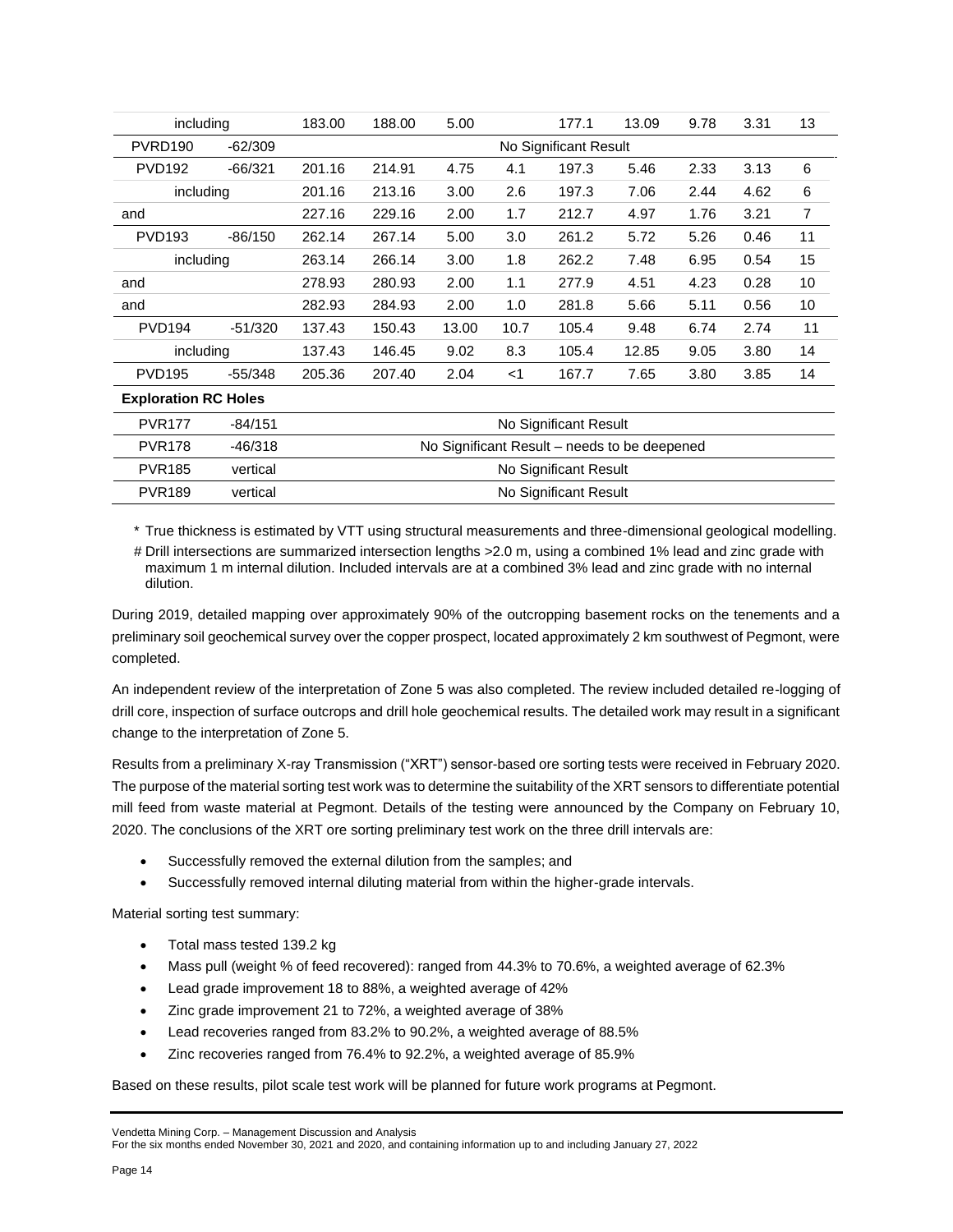### **2020 Exploration Program**

In June 2020 the Company submitted an application to the Queensland Government's Collaborative Exploration Initiative ("CEI") to test a conceptual exploration target, the Pegmont Deeps Zinc Target, and was successful in obtaining a A\$200,000 grant towards the cost of drilling this target. The Company completed the two CEI funded 700 m deep drill holes in November 2020, final assays were returned in January 2021, the interpretation was recently revisited. The Pegmont Deeps Zinc target was postulated as a "mirror" image of the current 14 Mt mineral resource. The two CEI funded holes intersected a two mineralized banded iron stone with typical garnet rich selvages as follows:

- Zone 5, PVRD196: 349.00 to 350.00 m, 1 m @ 0.068% Pb, 2.69% Zn, 277 ppm Cu
- Zone 4, PVRD198: 396.71 to 397.47 m, 0.76 m @ 0.025% Pb, 0.84 % Zn, 29 ppm Cu

These two minor banded iron stone intersections are considered to be the same horizon, and it is possible that these beds represent the lower fold limb of the main Pegmont mineralised horizon.

PVRD196 also intersected the main horizon between 161.10 to 169.53 m in Zone 5: 8.42 m @ 8.42 % Pb, 5.98 % Zn and 9 g/t Ag, with the true thickness estimated at 7 m.

### **2021 Exploration Program**

On July 15, 2021 the Company announced the commencement of a 10 hole drilling program in Zone 5. Drilling was completed at the end August for a total of 1,973.5 m. This program was designed to follow up along strike from an intersection in an exploration hole PVRD196 completed late 2020.

|                                                  |                 |                                        |                                                   |                                        |       | Grade#  |         |           |
|--------------------------------------------------|-----------------|----------------------------------------|---------------------------------------------------|----------------------------------------|-------|---------|---------|-----------|
| <b>Bore</b><br>Hole                              | Azimuth<br>Dip/ | From (m)                               | To(m)                                             | Interval<br>$\sum_{k=1}^{k}$           |       | Pb<br>% | Ζn<br>% | Aq<br>g/t |
|                                                  |                 |                                        | Zone 5 - New Fold Structure                       |                                        |       |         |         |           |
| PVRD199                                          | $-70/283$       |                                        |                                                   | No Significant Result – hole deviation |       |         |         |           |
| <b>PVRD200</b>                                   | $-70/265$       |                                        |                                                   | No Significant Result - hole deviation |       |         |         |           |
| PVRD <sub>201</sub>                              | $-83/192$       | 158.80                                 | 164.82                                            | 6.02                                   | 10.99 | 6.97    | 4.02    | 8         |
| PVRD <sub>202</sub>                              | $-74/163$       | 69                                     | 71                                                | $\mathcal{P}$                          | 7.42  | 2.67    | 4.75    | 11        |
| and                                              |                 | 158.40                                 | 161.94                                            | 3.54                                   | 5.10  | 0.97    | 4.12    | 6         |
| and                                              |                 | 172.05                                 | 177.86                                            | 5.81                                   | 12.89 | 7.97    | 4.92    | 9         |
| <b>PVRD203</b>                                   | $-70/161$       | 129.36                                 | 131.36                                            | 2.00                                   | 6.19  | 1.24    | 4.95    | 19        |
| and                                              |                 | 136.41                                 | 144.38                                            | 7.97                                   | 8.45  | 5.92    | 2.53    | 10        |
| PVRD204                                          | $-70/210$       | 159.30                                 | 163.52                                            | 4.22                                   | 11.27 | 6.28    | 4.98    | 9         |
| 167.68<br>171.48<br>3.80<br>12.58<br>7.00<br>and |                 |                                        |                                                   |                                        | 5.58  | 11      |         |           |
| <b>PVRD205</b>                                   | $-66/224$       | No Significant Result - hole deviation |                                                   |                                        |       |         |         |           |
| PVRD <sub>206</sub>                              | $-69/141$       |                                        | No Significant Result - low grade attenuated limb |                                        |       |         |         |           |
| PVRD <sub>207</sub>                              | $-86/176$       | 137.00                                 | 145.00                                            | 9.00                                   | 15.24 | 9.86    | 5.37    | 13        |
| and                                              |                 | 158.85                                 | 163.50                                            | 4.65                                   | 13.03 | 6.21    | 6.82    | 10        |
| and                                              |                 | 188.42                                 | 190.42                                            | 2.00                                   | 10.97 | 3.94    | 7.04    | 17        |
| PVRD <sub>208</sub>                              | -75/177         | 186.48                                 | 188.88                                            | 2.40                                   | 10.65 | 4.42    | 6.24    | 12        |

\* True thickness is estimated at 80 to 95% of the intersection length, three-dimensional geological modelling is ongoing.

Vendetta Mining Corp. – Management Discussion and Analysis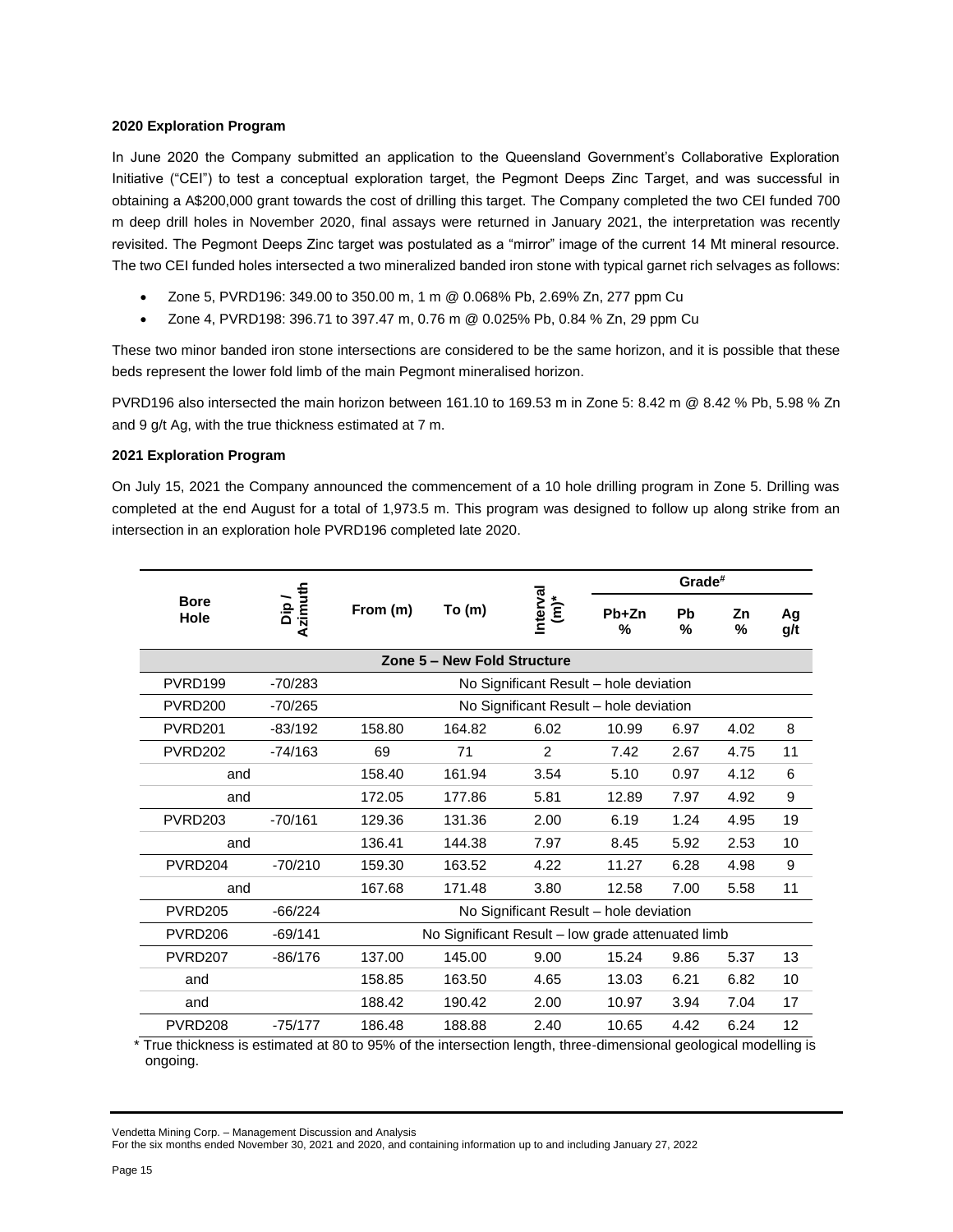# Drill intersections are summarized intersection lengths ≥2.0 m, using a combined 3% lead and zinc grade with maximum 1 m internal dilution.

#### **Pegmont Mining Licences Renewal**

The three Pegmont Mining Licenses are expiring on January 31, 2022. The Company submitted application for renewal for the maximum prescribed period of 15 years on July 30, 2021. At the time of writing the Company is awaiting the renewal decision from the Queensland Department of Resources.

### **RISK FACTORS**

The Company is in the business of acquiring, exploring and, if warranted, developing and exploiting natural resource properties, currently in Australia. Due to the nature of the Company's proposed business and the present stage of exploration of its mineral properties (which are primarily early-stage exploration properties with no known resources or reserves), the following risk factors, among others, will apply:

**Resource Exploration and Development is Generally a Speculative Business:** Resource exploration and development is a speculative business and involves a high degree of risk, including, among other things, unprofitable efforts resulting not only from the failure to discover mineral deposits but from finding mineral deposits which, though present, are insufficient in size to return a profit from production. The marketability of natural resources that may be acquired or discovered by the Company will be affected by numerous factors beyond the control of the Company. These factors include market fluctuations, the proximity and capacity of natural resource markets, government regulations, including regulations relating to prices, taxes, royalties, land use, importing and exporting of minerals and environmental protection. The exact effect of these factors cannot be accurately predicted, but the combination of these factors may result in the Company not receiving an adequate return on invested capital**. There is no known resource, and there are no known reserves, on any of the Company's properties. The vast majority of exploration projects do not result in the discovery of commercially mineable deposits of ore.** Substantial expenditures are required to establish ore reserves through drilling and metallurgical and other testing techniques, determine metal content and metallurgical recovery processes to extract metal from the ore, and construct, renovate or expand mining and processing facilities. No assurance can be given that any level of recovery of ore reserves will be realized or that any identified mineral deposit, even it is established to contain an estimated resource, will ever qualify as a commercial mineable ore body which can be legally and economically exploited. The great majority of exploration projects do not result in the discovery of commercially mineable deposits of ore.

*Fluctuation of Metal Prices:* Even if commercial quantities of mineral deposits are discovered by the Company, there is no guarantee that a profitable market will exist for the sale of the metals produced. Factors beyond the control of the Company may affect the marketability of any substances discovered. The prices of various metals have experienced significant movement over short periods of time, and are affected by numerous factors beyond the control of the Company, including international economic and political trends, expectations of inflation, currency exchange fluctuations, interest rates and global or regional consumption patterns, speculative activities and increased production due to improved mining and production methods. The supply of and demand for metals are affected by various factors, including political events, economic conditions and production costs in major producing regions. There can be no assurance that the price of any commodities will be such that any of the properties in which the Company has, or has the right to acquire, an interest may be mined at a profit.

*Financing Risks*: The Company has limited financial resources, has no source of operating cash flow and has no assurance that additional funding will be available to it for further exploration and development of its projects or to fulfill its obligations under any applicable agreements. Although the Company has been successful in the past in obtaining financing through the sale of equity securities, there can be no assurance that it will be able to obtain adequate financing

Vendetta Mining Corp. – Management Discussion and Analysis

For the six months ended November 30, 2021 and 2020, and containing information up to and including January 27, 2022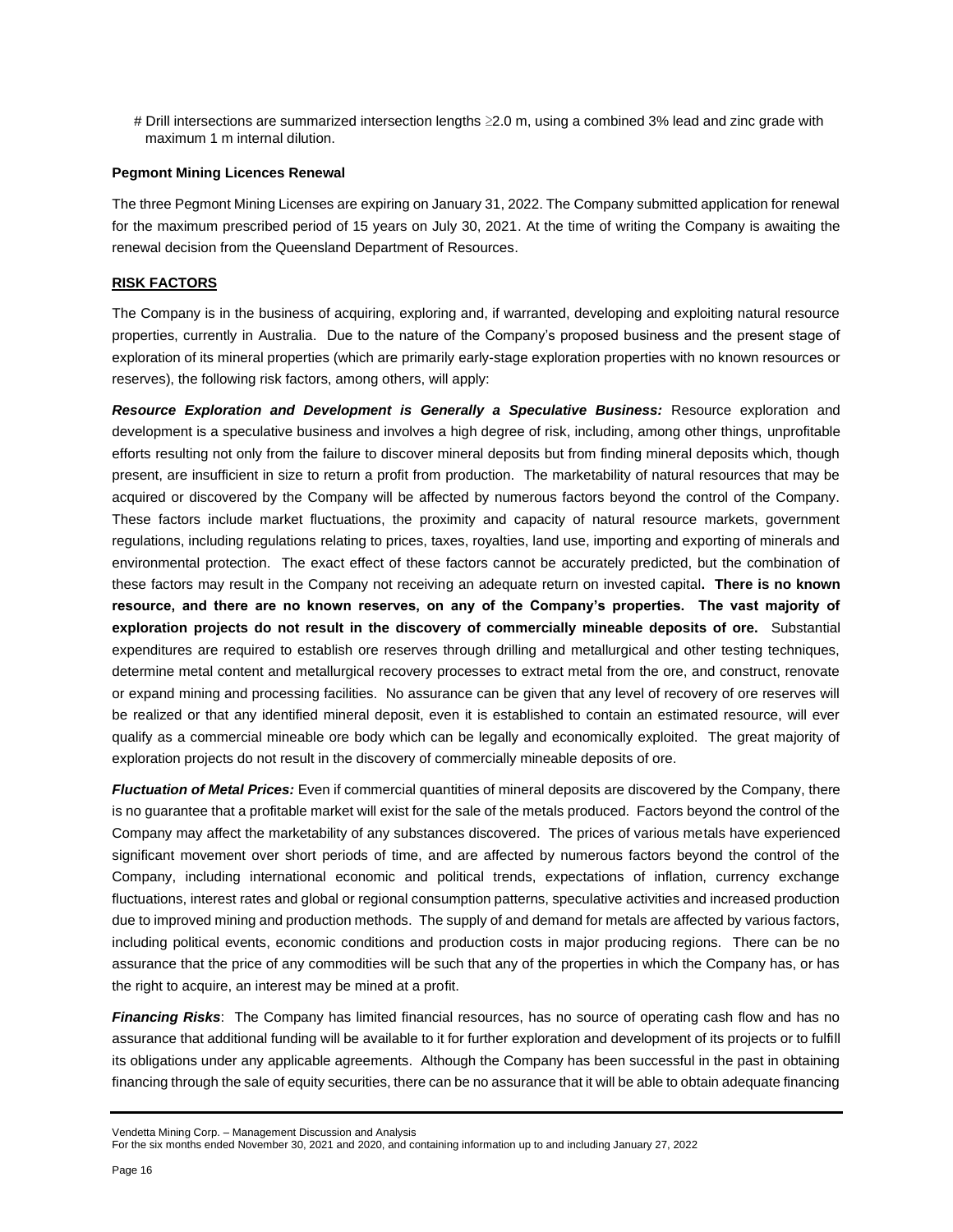in the future or that the terms of such financing will be favorable. Failure to obtain such additional financing could result in delay or indefinite postponement of further exploration and development of its projects with the possible loss of such properties.

*Insufficient Financial Resources*: The Company does not presently have sufficient financial resources to undertake by itself the acquisition, exploration and development of all of its planned acquisition, exploration and development programs. Future property acquisitions and the development of the Company's properties will therefore depend upon the Company's ability to obtain financing through the joint venturing of projects, private placement financing, public financing, short- or long-term borrowings or other means. There is no assurance that the Company will be successful in obtaining the required financing. Failure to raise the required funds could result in the Company losing, or being required to dispose of, its interest in its properties.

*Dilution to the Company's existing shareholders*: The Company will require additional equity financing to be raised in the future. The Company may issue securities at less than favorable terms to raise sufficient capital to fund its business plan. Any transaction involving the issuance of equity securities or securities convertible into common shares would result in dilution, possibly substantial, to present and prospective holders of common shares.

*Increased costs*: Management anticipates that costs at the Company's projects will frequently be subject to variation from one year to the next due to a number of factors, such as the results of ongoing exploration activities (positive or negative), changes in the nature of mineralization encountered, and revisions to exploration programs, if any, in response to the foregoing. In addition, exploration program costs are affected by the price of commodities such as fuel, rubber and electricity and the availability (or otherwise) of consultants and drilling contractors. Increases in the prices of such commodities or a scarcity of consultants or drilling contractors could render the costs of exploration programs to increase significantly over those budgeted. A material increase in costs for any significant exploration programs could have a significant effect on the Company's operating funds and ability to continue its planned exploration programs.

*Mining Industry is Intensely Competitive***:** The Company's business of the acquisition, exploration and development of mineral properties is intensely competitive. The Company may be at a competitive disadvantage in acquiring additional mining properties because it must compete with other individuals and companies, many of which have greater financial resources, operational experience and technical capabilities than the Company. Increased competition could adversely affect the Company's ability to attract necessary capital funding or acquire suitable producing properties or prospects for mineral exploration in the future.

*Permits and Licenses*: The operations of the Company will require licenses and permits from various governmental authorities. There can be no assurance that the Company will be able to obtain all necessary licenses and permits that may be required to carry out exploration, development and mining operations at its projects, on reasonable terms or at all. Delays or a failure to obtain such licenses and permits or a failure to comply with the terms of any such licenses and permits that the Company does obtain, could have a material adverse effect on the Company.

*Government Regulation:* Any exploration, development or mining operations carried on by the Company, will be subject to government legislation, policies and controls relating to prospecting, development, production, environmental protection, mining taxes and labour standards. In addition, the profitability of any mining prospect is affected by the market for precious and/or base metals which is influenced by many factors including changing production costs, the supply and demand for metals, the rate of inflation, the inventory of metal producing corporations, the political environment and changes in international investment patterns.

*Environmental Restrictions***:** The activities of the Company are subject to environmental regulations promulgated by government agencies in different countries from time to time. Environmental legislation generally provides for

Vendetta Mining Corp. – Management Discussion and Analysis

For the six months ended November 30, 2021 and 2020, and containing information up to and including January 27, 2022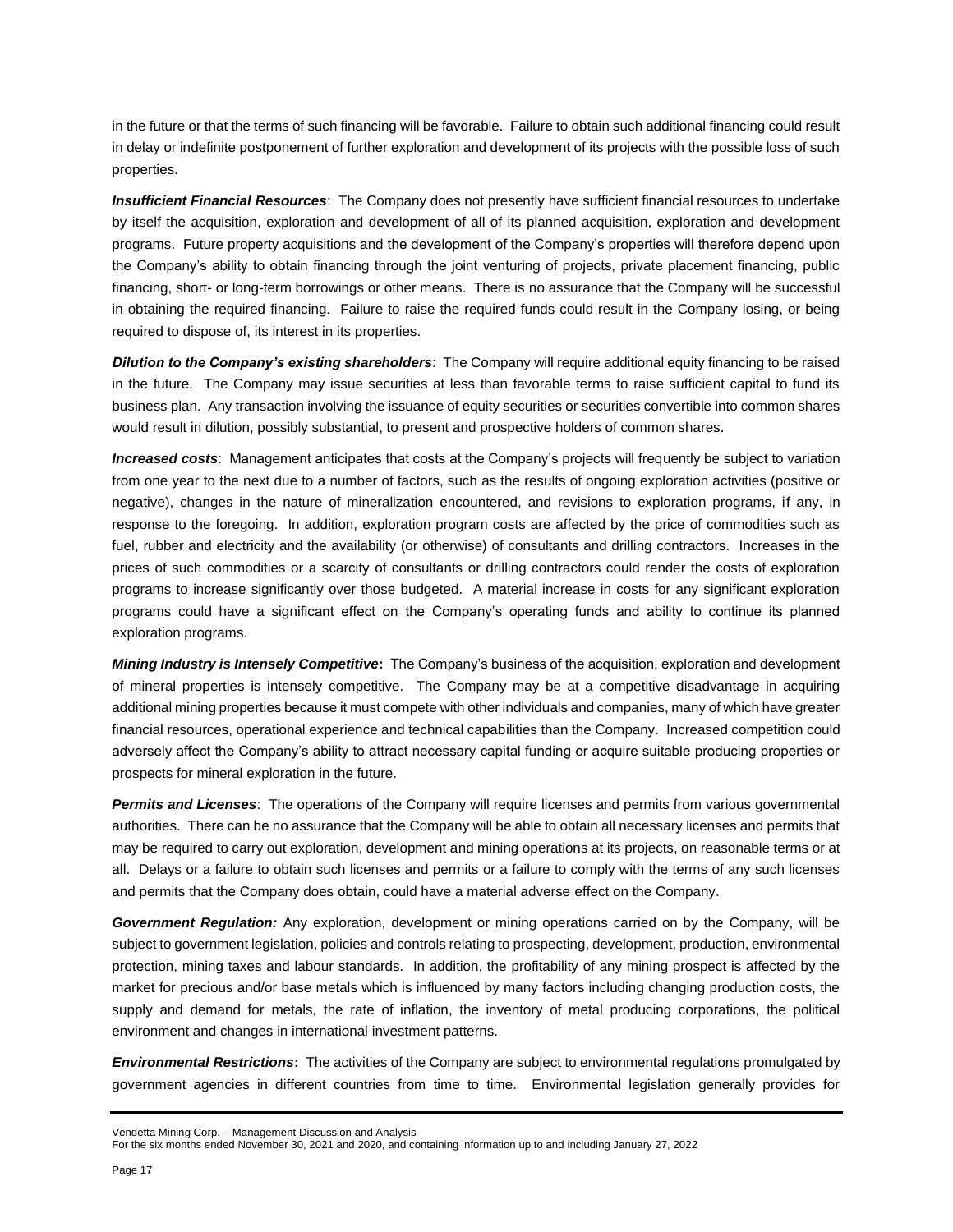restrictions and prohibitions on spills, releases or emissions into the air, discharges into water, management of waste, management of hazardous substances, protection of natural resources, antiquities and endangered species and reclamation of lands disturbed by mining operations. Certain types of operations require the submission and approval of environmental impact assessments. Environmental legislation is evolving in a manner which means stricter standards, and enforcement, fines and penalties for non-compliance are more stringent. Environmental assessments of proposed projects carry a heightened degree of responsibility for companies and directors, officers and employees. The cost of compliance with changes in governmental regulations has a potential to reduce the profitability of operations.

*Foreign Countries and Political Risk:* The Company has one mineral property located in Australia. Any changes in regulations or shifts in political conditions are beyond the control of the Company and may adversely affect its business, or if significant enough, may make it impossible to continue to operate in the country. Operations may be affected in varying degrees by government regulations with respect to restrictions on production, price controls, foreign exchange restrictions, export controls, income taxes, expropriation of property, environmental legislation and mine safety.

*Dependence Upon Others and Key Personnel:* The success of the Company's operations will depend upon numerous factors, many of which are beyond the Company's control, including (i) the ability to design and carry out appropriate exploration programs on its mineral properties; (ii) the ability to produce minerals from any mineral deposits that may be located; (iii) the ability to attract and retain additional key personnel in exploration, marketing, mine development and finance; and (iv) the ability and the operating resources to develop and maintain the properties held by the Company. These and other factors will require the use of outside suppliers as well as the talents and efforts of the Company and its consultants and employees. There can be no assurance of success with any or all of these factors on which the Company's operations will depend, or that the Company will be successful in finding and retaining the necessary employees, personnel and/or consultants in order to be able to successfully carry out such activities.

*Currency Fluctuations:* The Company presently maintains its accounts in Canadian dollars. The Company's operations in Australia and its proposed exploration expenditures are denominated in Australian dollars, making it subject to foreign currency fluctuations. Such fluctuations are out of its control and may materially adversely affect the Company's financial position and results.

*Surface Rights and Access:* Although the Company acquires the rights to some or all of the minerals in the ground subject to the tenures that it acquires, or has a right to acquire, in most cases it does not thereby acquire any rights to, or ownership of, the surface to the areas covered by its mineral tenures. In such cases, applicable mining laws usually provide for rights of access to the surface for the purpose of carrying on mining activities, however, the enforcement of such rights through the applicable courts can be costly and time consuming. In areas where there are no existing surface rights holders, this does not usually cause a problem, as there are no impediments to surface access. However, in areas where there are local populations or land owners (as with many of the Company's properties), it is necessary, as a practical matter, to negotiate surface access. There can be no guarantee that, despite having the right at law to access the surface and carry on exploration and mining activities, the Company will be able to negotiate a satisfactory agreement with any such existing landowners/occupiers for such access, and therefore it may be unable to carry out mining activities. In addition, in circumstances where such access is denied, or no agreement can be reached, the Company may need to rely on the assistance of local officials or the courts in such jurisdiction. The Company has not, to date, experienced any problems in gaining access to any of its properties.

*Title Matters:* Although the Company has taken steps to verify the title to the mineral properties in which it has or has a right to acquire an interest in accordance with industry standards for the current stage of exploration of such properties, these procedures do not guarantee title (whether of the Company or of any underlying vendor(s) from whom the Company may be acquiring its interest). Title to mineral properties may be subject to unregistered prior agreements

Vendetta Mining Corp. – Management Discussion and Analysis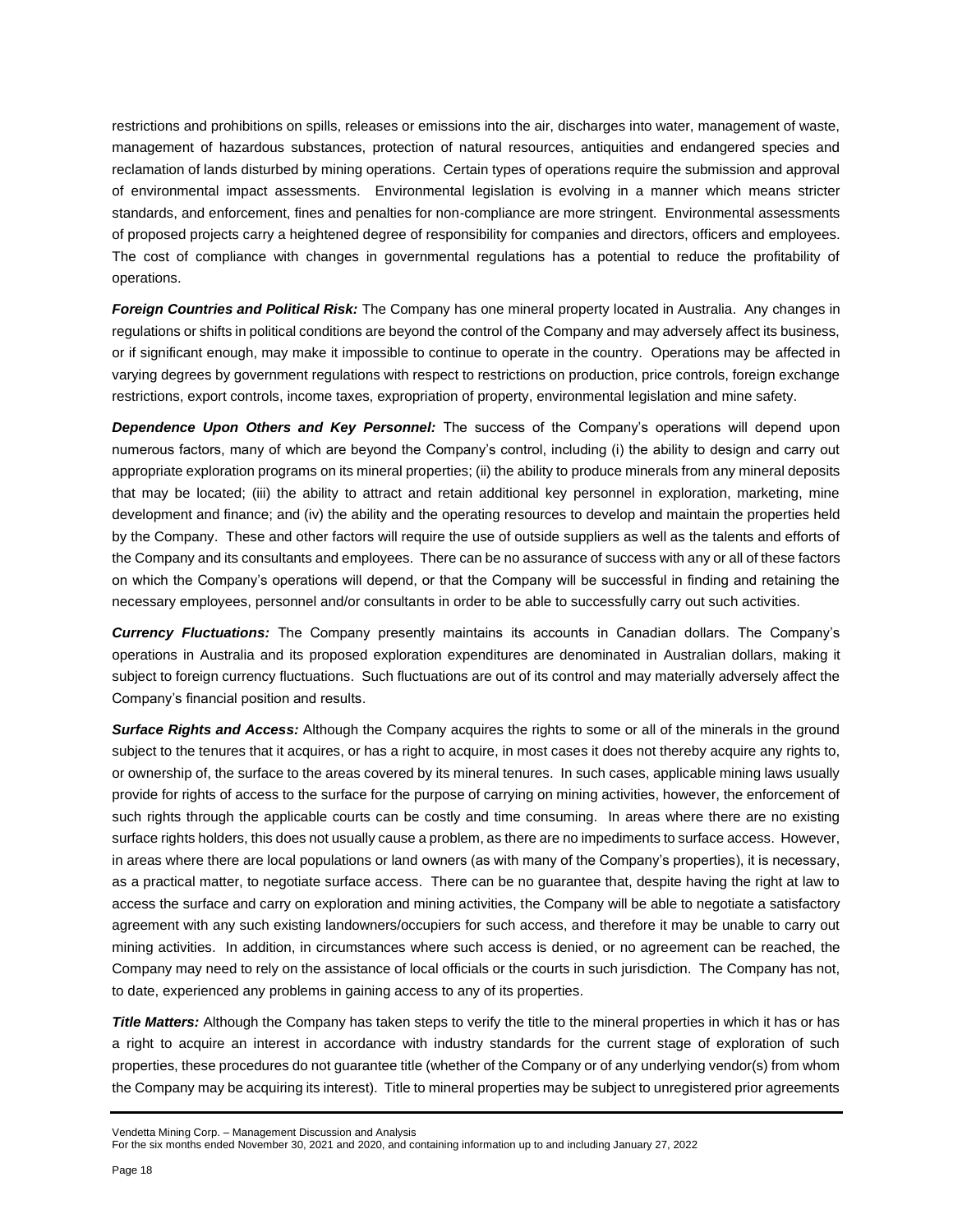or transfers, and may also be affected by undetected defects or the rights of indigenous peoples. The Company has investigated title to all of its mineral properties and, to the best of its knowledge, title to all of its properties for which titles have been issued are in good standing.

*Acquisition of Mineral Concessions under Agreements:* The agreements pursuant to which the Company has the right to acquire a number of its properties provide that the Company must make a series of cash payments and/or share issuances over certain time periods, expend certain minimum amounts on the exploration of the properties or contribute its share of ongoing expenditures. The Company does not presently have the financial resources required to make all payments and complete all expenditure obligations under its all of its various property acquisition agreements over their full term. Failure by the Company to make such payments, issue such shares or make such expenditures in a timely fashion may result in the Company losing its interest in such properties. There can be no assurance that the Company will have, or be able to obtain, the necessary financial resources to be able to maintain all of its property agreements in good standing, or to be able to comply with all of its obligations thereunder, with the result that the Company could forfeit its interest in one or more of its mineral properties.

*Exploration and Mining Risks***:** Fires, power outages, labour disruptions, flooding, explosions, cave-ins, landslides and the inability to obtain suitable or adequate machinery, equipment or labour are other risks involved in the operation of mines and the conduct of exploration programs. Substantial expenditures are required to establish reserves through drilling, to develop metallurgical processes, to develop the mining and processing facilities and infrastructure at any site chosen for mining. Although substantial benefits may be derived from the discovery of a major mineralized deposit, no assurance can be given that minerals will be discovered in sufficient quantities to justify commercial operations or that funds required for development can be obtained on a timely basis. The economics of developing mineral properties is affected by many factors including the cost of operations, variations of the grade of ore mined, fluctuations in the price of gold or other minerals produced, costs of processing equipment and such other factors as government regulations, including regulations relating to royalties, allowable production, importing and exporting of minerals and environmental protection. In addition, the grade of mineralization ultimately mined may differ from that indicated by drilling results and such differences could be material. Short term factors, such as the need for orderly development of ore bodies or the processing of new or different grades, may have an adverse effect on mining operations and on the results of operations. There can be no assurance that minerals recovered in small scale laboratory tests will be duplicated in large scale tests under on-site conditions or in production scale operations. Material changes in geological resources, grades, stripping ratios or recovery rates may affect the economic viability of projects.

*Regulatory Requirements***:** The activities of the Company are subject to extensive regulations governing various matters, including environmental protection, management and use of toxic substances and explosives, management of natural resources, exploration, development of mines, production and post-closure reclamation, exports, price controls, taxation, regulations concerning business dealings with indigenous peoples, labour standards on occupational health and safety, including mine safety, and historic and cultural preservation. Failure to comply with applicable laws and regulations may result in civil or criminal fines or penalties, enforcement actions thereunder, including orders issued by regulatory or judicial authorities causing operations to cease or be curtailed, and may include corrective measures requiring capital expenditures, installation of additional equipment, or remedial actions, any of which could result in the Company incurring significant expenditures. The Company may also be required to compensate those suffering loss or damage by reason of a breach of such laws, regulations or permitting requirements. It is also possible that future laws and regulations, or more stringent enforcement of current laws and regulations by governmental authorities, could cause additional expense, capital expenditures, restrictions on or suspension of the Company's operations and delays in the exploration and development of the Company's properties.

Vendetta Mining Corp. – Management Discussion and Analysis

For the six months ended November 30, 2021 and 2020, and containing information up to and including January 27, 2022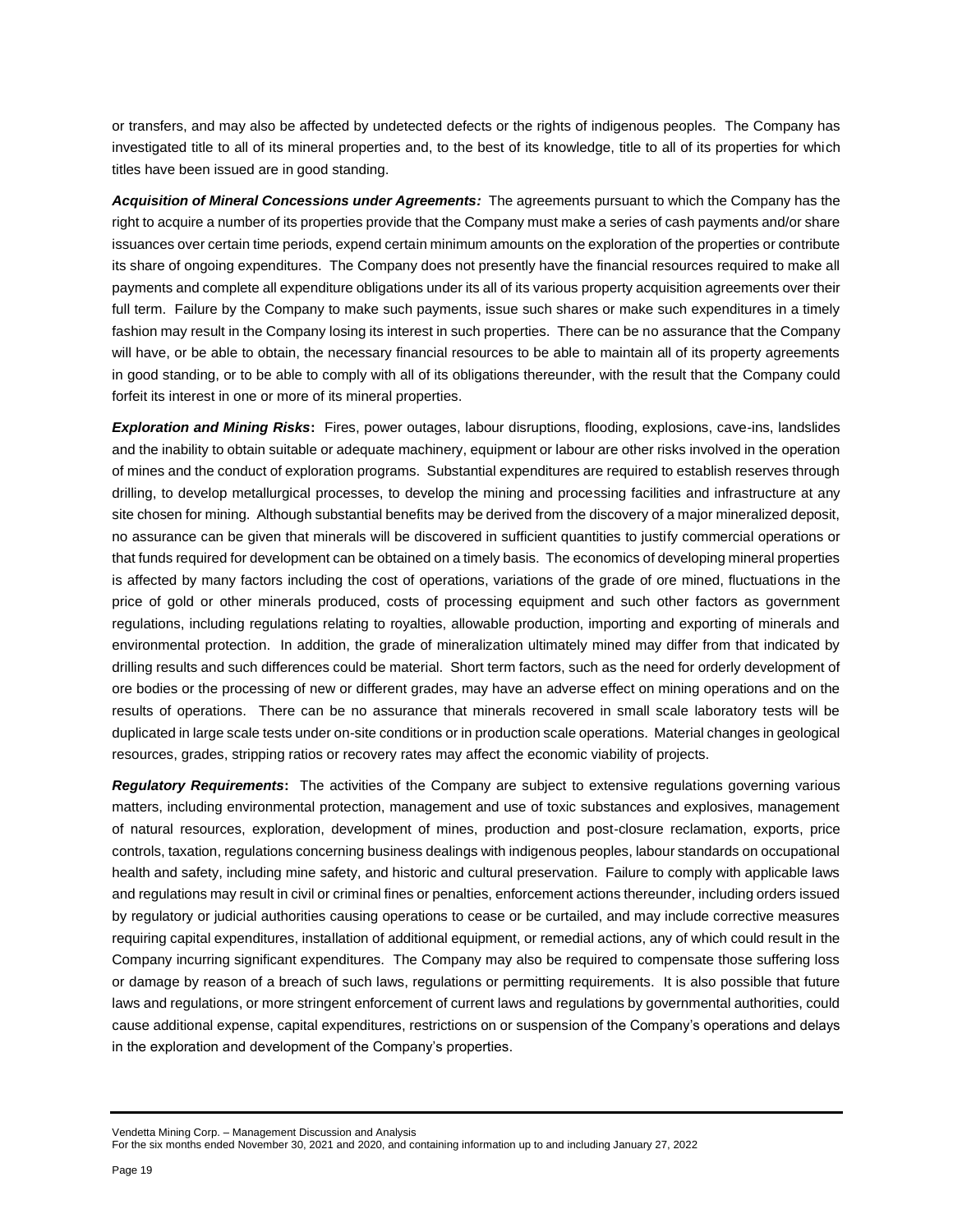*Limited Experience with Development-Stage Mining Operations:* The Company has very limited experience in placing mineral resource properties into production, and its ability to do so will be dependent upon using the services of appropriately experienced personnel or entering into agreements with other major resource companies that can provide such expertise. There can be no assurance that the Company will have available to it the necessary expertise when and if it places its resource properties into production.

*Uncertainty of Resource Estimates/Reserves*: Unless otherwise indicated, mineralization figures presented in the Company's filings with securities regulatory authorities, press releases and other public statements that may be made from time to time are based upon estimates made by Company personnel and independent geologists. These estimates are imprecise and depend upon geological interpretation and statistical inferences drawn from drilling and sampling analysis, which may prove to be unreliable. There can be no assurance that:

- these estimates will be accurate;
- reserves, resource or other mineralization figures will be accurate; or
- this mineralization could be mined or processed profitably.

Because the Company has not commenced production at any of its properties, and has not defined or delineated any proven or probable reserves on any of its properties, mineralization estimates for the Company's properties may require adjustments or downward revisions based upon further exploration or development work or actual production experience. In addition, the grade of ore ultimately mined, if any, may differ from that indicated by drilling results. There can be no assurance that minerals recovered in small-scale tests will be duplicated in large-scale tests under on-site conditions or in production scale. The resource estimates contained in the Company's filings with securities regulatory authorities, press releases and other public statements that may be made from time to time have been determined and valued based on assumed future prices, cut-off grades and operating costs that may prove to be inaccurate. Extended declines in market prices for gold, silver, copper, iron or other metals may render portions of the Company's mineralization uneconomic and result in reduced reported mineralization. Any material reductions in estimates of mineralization, or of the Company's ability to extract this mineralization, could have a material adverse effect on the Company's results of operations or financial condition. **The Company has not established the presence of any resources or any proven or probable reserves at any of its mineral properties. There can be no assurance that subsequent testing or future studies will establish any resources or proven or probable reserves at the Company's properties. The failure to establish proven or probable reserves could restrict the Company's ability to successfully implement its strategies for long-term growth**.

*No Assurance of Profitability:* The Company has no history of earnings and, due to the nature of its business there can be no assurance that the Company will ever be profitable. The Company has not paid dividends on its shares since incorporation and does not anticipate doing so in the foreseeable future. The only present source of funds available to the Company is from the sale of its common shares or, possibly, from the sale or optioning of a portion of its interest in its mineral properties. Even if the results of exploration are encouraging, the Company may not have sufficient funds to conduct the further exploration that may be necessary to determine whether or not a commercially mineable deposit exists. While the Company may generate additional working capital through further equity offerings or through the sale or possible syndication of its properties, there can be no assurance that any such funds will be available on favorable terms, or at all. At present, it is impossible to determine what amounts of additional funds, if any, may be required. Failure to raise such additional capital could put the continued viability of the Company at risk.

*Uninsured or Uninsurable Risks:* Exploration, development and mining operations involve various hazards, including environmental hazards, industrial accidents, metallurgical and other processing problems, unusual or unexpected rock formations, structural cave-ins or slides, flooding, fires, metal losses and periodic interruptions due to inclement or hazardous weather conditions. These risks could result in damage to or destruction of mineral properties, facilities or

Vendetta Mining Corp. – Management Discussion and Analysis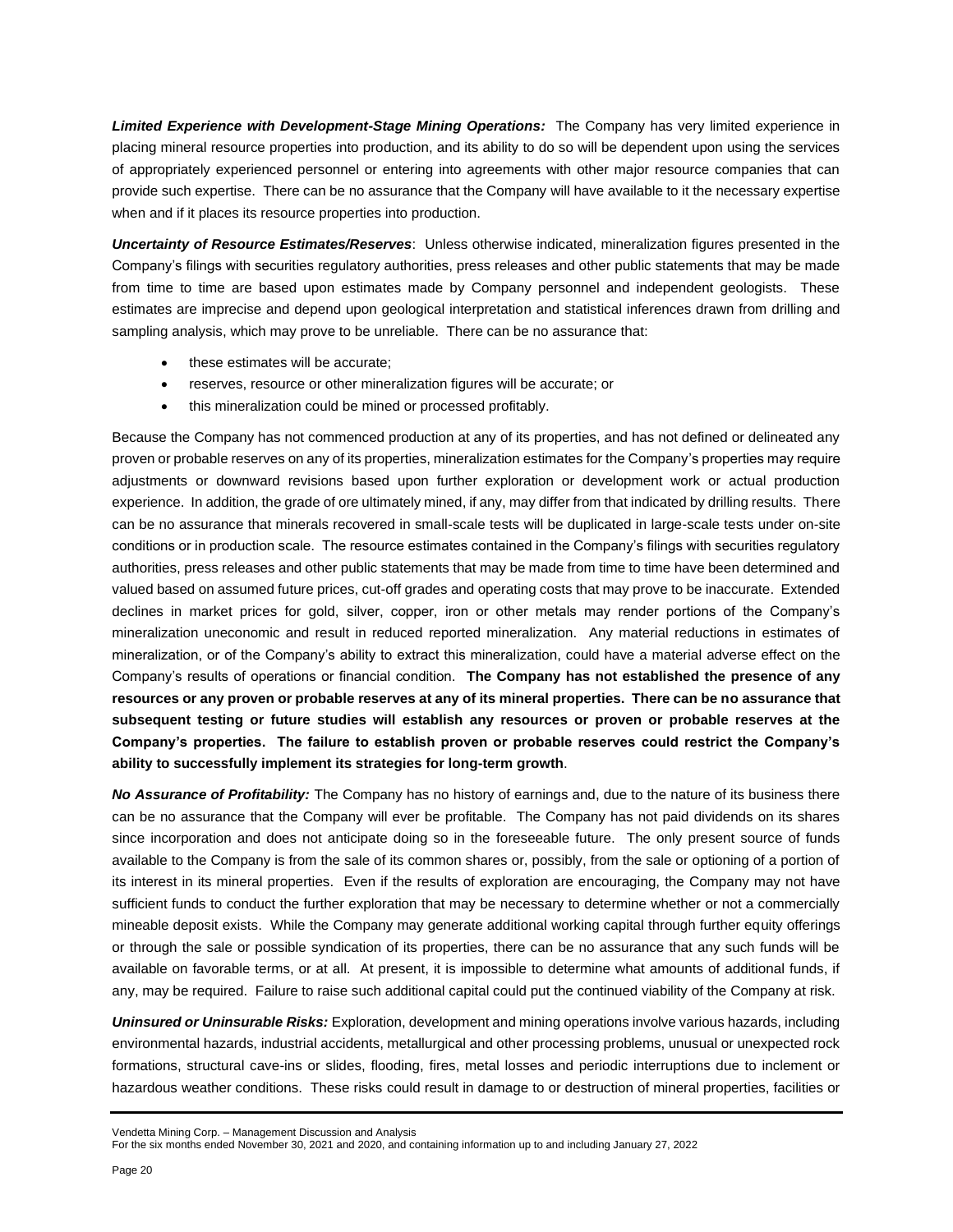other property, personal injury, environmental damage, delays in operations, increased cost of operations, monetary losses and possible legal liability. The Company may not be able to obtain insurance to cover these risks at economically feasible premiums or at all. The Company may elect not to insure where premium costs are disproportionate to the Company's perception of the relevant risks. The payment of such insurance premiums and of such liabilities would reduce the funds available for exploration and production activities.

*Enforcement of Civil Liabilities***:** As substantially all of the assets of the Company and its subsidiaries are located in Canada or the United States, and certain of the directors and officers of the Company are resident in Canada and/or the United States, it may be difficult or impossible to enforce judgments granted by a court in Canada or the United States against the assets of the Company and its subsidiaries or the directors and officers of the Company residing in differing jurisdictions.

*The Company may be a "passive foreign investment company" under the U.S. Internal Revenue Code, which may result in material adverse U.S. federal income tax consequences to investors in the Company's common shares that are U.S. taxpayers***:** Investors in the Company's common shares that are U.S. taxpayers should be aware that the Company believes that it has been in prior years, and expects it will be in the current year be, a "passive foreign investment company" under Section 1297(a) of the U.S. Internal Revenue Code (a "PFIC"). If the Company is or becomes a PFIC, generally any gain recognized on the sale of the Company's common shares and any "excess distributions" (as specifically defined) paid on such common shares must be rateably allocated to each day in a U.S. taxpayer's holding period for the common shares. The amount of any such gain or excess distribution allocated to prior years of such U.S. taxpayer's holding period for the common shares generally will be subject to U.S. federal income tax at the highest tax applicable to ordinary income in each such prior year, and the U.S. taxpayer will be required to pay interest on the resulting tax liability for each such prior year, calculated as if such tax liability had been due in each such prior year.

Alternatively, a U.S. taxpayer that makes a "qualified electing fund" (a "QEF") election with respect to the Company generally will be subject to U.S. federal income tax on such U.S. taxpayer's pro rata share of the Company's "net capital gain" and "ordinary earnings" (as specifically defined and calculated under U.S. federal income tax rules), regardless of whether such amounts are actually distributed by the Company. U.S. taxpayers should be aware, however, that there can be no assurance that the Company will satisfy record keeping requirements under the QEF rules or that the Company will supply U.S. taxpayers with required information under the QEF rules, in event that the Company is a PFIC and a U.S. taxpayer wishes to make a QEF election. As a second alternative, a U.S. taxpayer may make a "markto-market election" if the Company is a PFIC and the Company's common shares are "marketable stock" (as specifically defined). A U.S. taxpayer that makes a mark-to-market election generally will include in gross income, for each taxable year in which the Company is a PFIC, an amount equal to the excess, if any, of (a) the fair market value of the common shares as of the close of such taxable year over (b) such U.S. taxpayer's adjusted tax basis in the common shares.

Due to the extreme complexity of the PFIC rules and the potentially materially adverse consequence to a shareholder that is a U.S. taxpayer of the Company being a PFIC, it is critical that each shareholder that is a U.S. taxpayer consult with that shareholder's U.S. tax adviser before undertaking any transactions in the Company's common shares.

### **PROPOSED TRANSACTIONS**

There are no proposed transactions as at November 30, 2021 and to the date of this MD&A.

## **ADDITIONAL DISCLOSURE FOR VENTURE ISSUERS WITHOUT SIGNIFICANT REVENUE**

Additional disclosure concerning Vendetta's general and administrative expenses and resource property costs is provided in the Company's Condensed Interim Statement of Loss and Comprehensive Loss contained in its financial

Vendetta Mining Corp. – Management Discussion and Analysis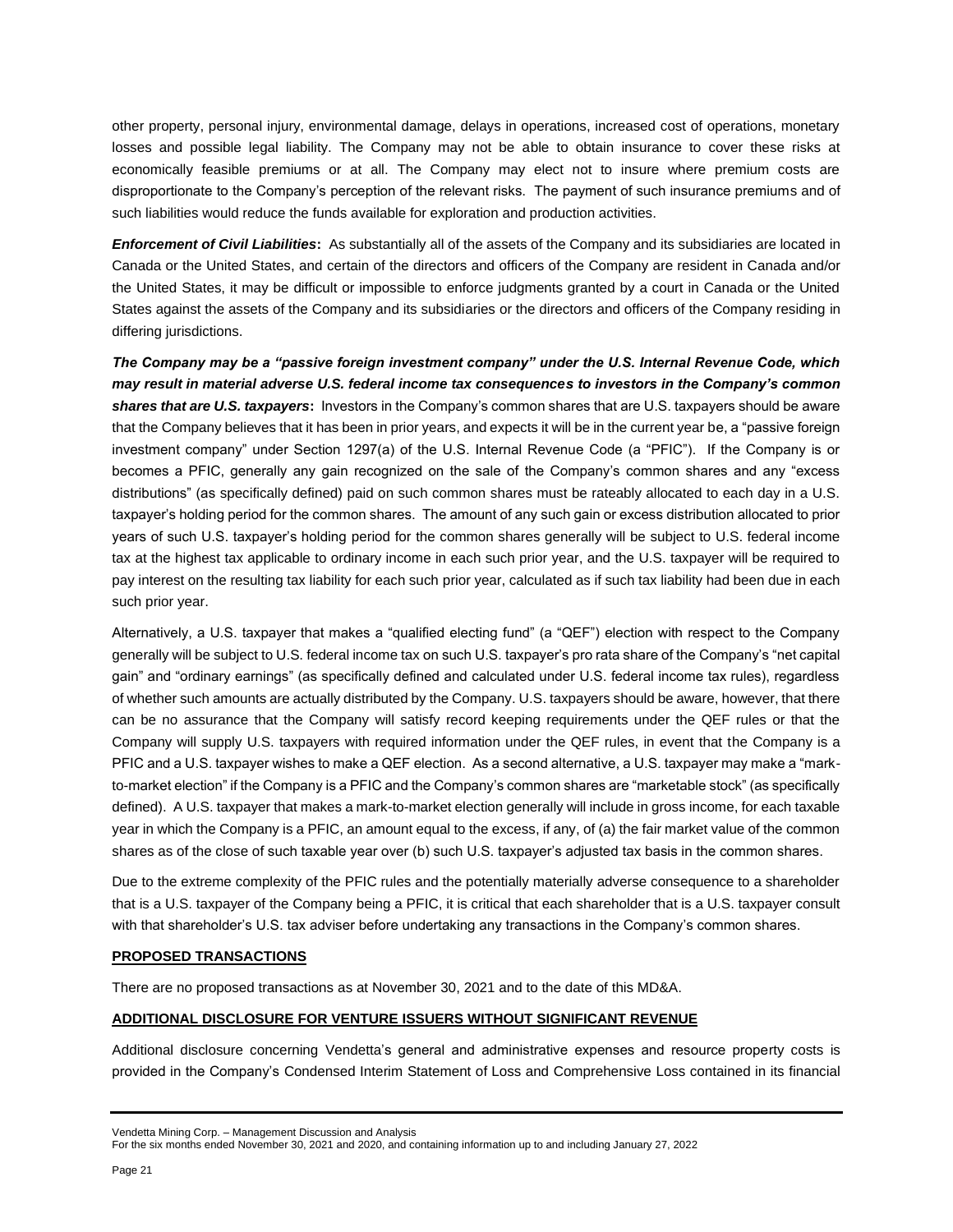statements for the six months ended November 30, 2021 that is available on the Company's website at [www.vendettaminingcorp.com](http://www.vendettaminingcorp.com/) or on its SEDAR Page Site accessed throug[h www.sedar.com.](http://www.sedar.com/)

### **OUTSTANDING SHARE DATA**

The Company's authorized capital is unlimited common shares without par value and unlimited preferred shares without par value. As at January 27, 2022, the following common shares, options and share purchase warrants were outstanding:

|                                   | # of Shares | <b>Exercise Price</b> | <b>Expiry Date</b> |
|-----------------------------------|-------------|-----------------------|--------------------|
| Issued and Outstanding Common     |             |                       |                    |
| Shares at January 27, 2022        | 245,678,023 |                       |                    |
| <b>Employee Stock Options</b>     | Nil         |                       |                    |
|                                   | 2,886,250   | \$0.13                | June 3, 2022       |
|                                   | 11,533,332  | \$0.13                | July 30, 2022      |
|                                   | 13,187,050  | \$0.06                | May 5, 2023        |
|                                   | 6,201,138   | \$0.06                | June 30, 2023      |
| Warrants                          | 4,791,668   | \$0.09                | November 16, 2023  |
|                                   | 2,750,104   | \$0.09                | December 14, 2023  |
|                                   | 5,216,667   | \$0.06                | February 23, 2024  |
|                                   | 5,307,500   | \$0.07                | August 26, 2024    |
|                                   | 3,975,220   | \$0.07                | October 22, 2024   |
| Fully Diluted at January 27, 2022 | 301,526,952 |                       |                    |

### **TRANSACTIONS WITH RELATED PARTIES**

The Company has entered into certain transactions with related parties during the six months ended November 30, 2021 and to the date of this MD&A. All transactions with related parties have occurred in the normal course of operations and are measured at the exchange amount, which is the amount of consideration established and agreed upon by the related parties.

A description of these related party transactions is as follows:

| <b>Related Party</b>        | <b>Company Owned or Controlled by</b>   | <b>Nature of Transactions</b> | Amount   |
|-----------------------------|-----------------------------------------|-------------------------------|----------|
|                             |                                         | Management and director       |          |
|                             | Michael Williams, a director, President | services                      | \$39,750 |
| Octavian Capital Corp.      | and CEO of the Company                  | Administration and office     |          |
|                             |                                         | rent services                 | \$18,393 |
|                             |                                         | Geological consulting         |          |
| Elysium Mining Ltd.         | Peter Voulgaris, a director             | services                      | \$45,000 |
| Peter Voulgaris, a director | N/A                                     | Director services             | \$nil    |
| Rocky Saugeen Capital Corp. | Doug Flegg, a director                  | Director services             | \$nil    |
| Sheryl Dhillon, Corporate   |                                         | Corporate secretarial         |          |
| Secretary                   | N/A                                     | services                      | \$15,000 |

Vendetta Mining Corp. – Management Discussion and Analysis

For the six months ended November 30, 2021 and 2020, and containing information up to and including January 27, 2022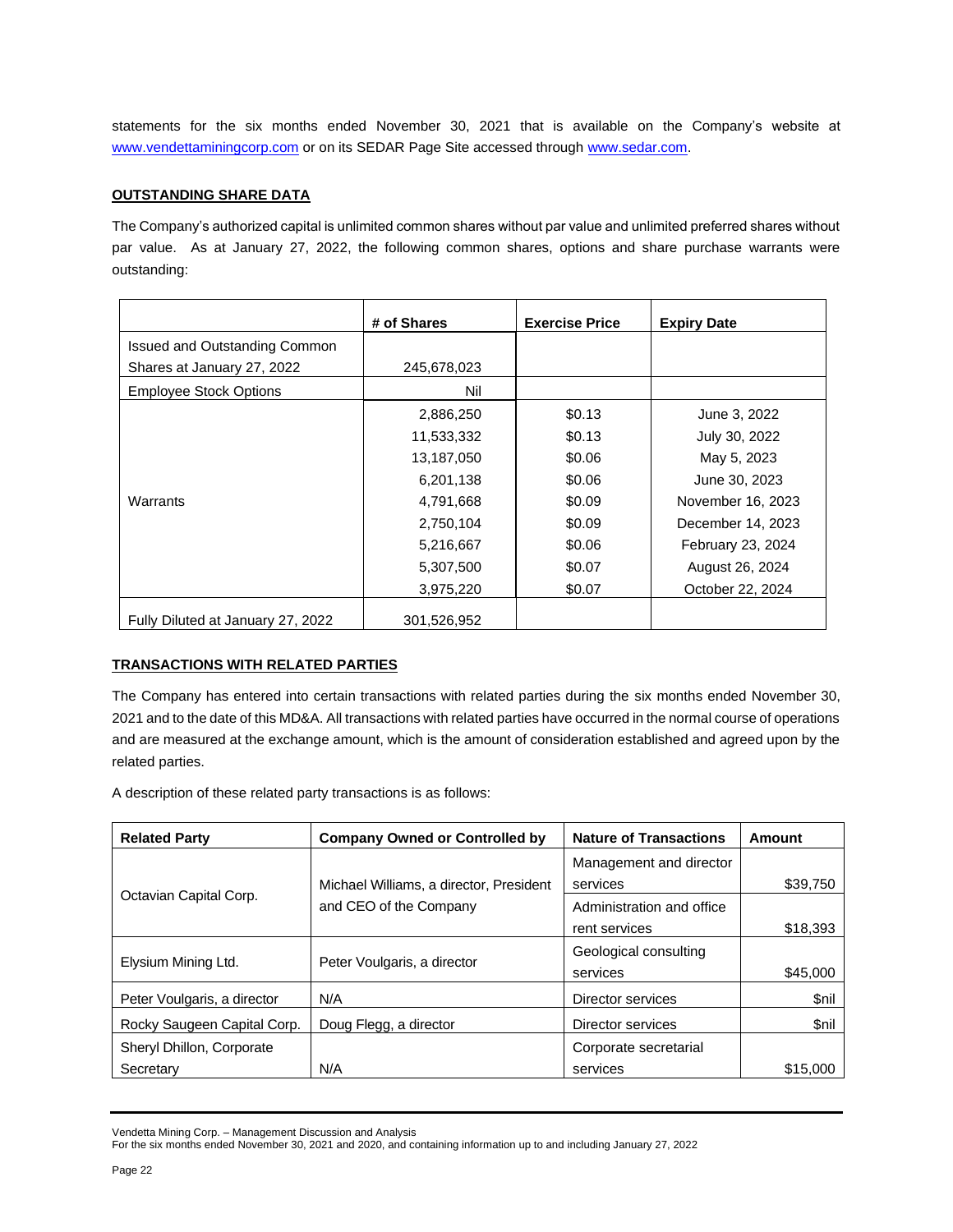| <b>Related Party</b>     | <b>Company Owned or Controlled by</b> | <b>Nature of Transactions</b> | Amount   |  |
|--------------------------|---------------------------------------|-------------------------------|----------|--|
|                          | Alastair Brownlow, CFO, is an         |                               |          |  |
| Red Fern Consulting Ltd. | associate of Red Fern Consulting Ltd. | Accounting services           | \$15,000 |  |

Key management personnel consist of directors and senior management including the President and Chief Executive Officer, Chief Financial Officer, and Corporate Secretary.

| The Company paid or accrued the following amounts to key management personnel or companies controlled by them:                                                                                                          |                      |                          |
|-------------------------------------------------------------------------------------------------------------------------------------------------------------------------------------------------------------------------|----------------------|--------------------------|
|                                                                                                                                                                                                                         | November 30,<br>2021 | November 30<br>2020      |
| Management fees, consulting fees, and accounting fees to key<br>management personnel or companies controlled<br>– bv<br>kev<br>management personnel<br>Geological consulting fees to a company controlled by a director | 69.750<br>45,000     | - \$<br>67.250<br>75,000 |

Office, administration, rent and accounting costs to companies controlled by key management and the controlled by key management and the controlled by key management and the controlled by key management and the controlled by key management and the controlled by key management and the Long-term portion 6 133,143 \$ 161,940 During the year ended May 31, 2019, the Company borrowed \$182,000 from a company with an officer and director in

common. The loan bears interest at 7% per annum and matures on May 31, 2021 (amended from 12 months during the year ended May 31, 2020); the lender retains the right to demand early payment of the loan by providing 30 days written notice. The balance at May 31, 2021, including interest, was \$208,855. During the period ended November 30, 2021, the Company recognized interest expense of \$3,685 and repaid the entire balance of \$212,540 inclusive of principal and interest.

Included in accounts payable and accrued liabilities is \$262,323 (May 31, 2021 - \$234,865) due to directors, management, or companies controlled by them and former related parties. Amounts due to related parties are unsecured, have no fixed terms of repayment, and are non-interest bearing.

## **OFF-BALANCE SHEET ARRANGEMENTS**

The Company does not have any off-balance sheet arrangements.

## **NEW ACCOUNTING POLICIES**

There were no new accounting policies adopted during the period ended November 30, 2021.

## **DISCLOSURE OF MANAGEMENT COMPENSATION**

In accordance with the requirements of Section 19.5 of TSXV Policy 3.1, the Company provides the following disclosure with respect to the compensation of its directors and officers during the period:

- 1. During the six months ended November 30, 2021, the Company did not enter into standard compensation arrangements made directly or indirectly with any directors or officers of the Company, for their services as directors or officers, or in any other capacity, with the Company or any of its subsidiaries.
- 2. During the six months ended November 30, 2021, directors and officers of the Company were paid (or accrued) certain amounts, directly or indirectly, for their services as directors and officers or in any other capacity by the Company and its subsidiaries. Refer to "Transactions with Related Parties".
- 3. During the six months ended November 30, 2021, the Company did not enter into any arrangement relating to severance payments to be paid to directors and officers of the Company and its subsidiaries.

Vendetta Mining Corp. – Management Discussion and Analysis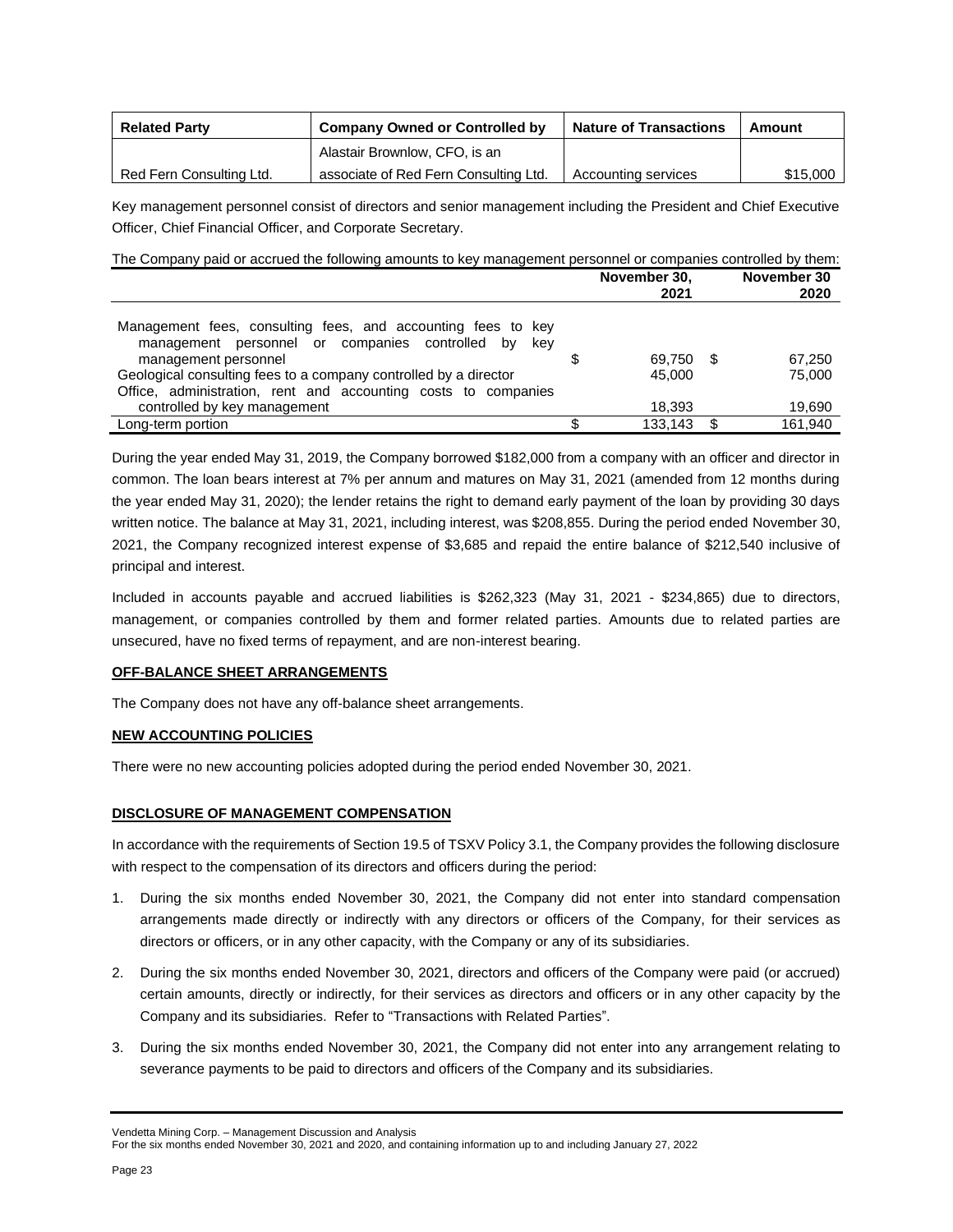### **RECENT DEVELOPMENTS AND OUTLOOK**

The Company expects to obtain financing in the future primarily through further equity and/or debt financing, as well as through joint venturing and/or optioning out the Company's properties to qualified mineral exploration companies. There can be no assurance that the Company will succeed in obtaining additional financing, now or in the future. Failure to raise additional financing on a timely basis could cause the Company to suspend its operation and eventually to forfeit or sell its interest in its mineral properties.

### **FINANCIAL INSTRUMENTS AND MANAGEMENT OF CAPITAL**

#### *Fair values in the statement of financial position*

Following is a classification of fair value measurements recognized in the balance sheet using a fair value hierarchy that reflects the significance of the inputs used in making the measurements.

|                                      | Fair value measurement at reporting date using |                                                        |     |                                             |     |                                       |     |
|--------------------------------------|------------------------------------------------|--------------------------------------------------------|-----|---------------------------------------------|-----|---------------------------------------|-----|
|                                      |                                                | Quoted prices in<br>active markets<br>identical assets |     | Significant other<br>unobservable<br>inputs |     | Significant<br>unobservable<br>inputs |     |
|                                      | November 30, 2021                              | (Level 1)                                              |     | (Level 2)                                   |     | (Level 3)                             |     |
| Liabilities:<br>Derivative liability |                                                |                                                        | nil |                                             | nil |                                       | nıl |

- Level 1 Unadjusted quoted prices in active markets that are accessible at the measurement date for identical, unrestricted assets or liabilities.
- Level 2 Quoted prices in markets that are not active, or inputs that are observable, either directly or indirectly, for substantially the full term of the asset or liability.
- Level 3 Prices or valuation techniques that require inputs that are both significant to the fair value measurement and unobservable (supported by little or no market activity).

The Company's cash is classified at amortized cost. The carrying values of receivables, accounts payable and accrued liabilities, and loans from related parties approximate their fair values due to their short terms to maturity. The Company's derivative liability is classified as Level 2 of the fair value hierarchy. Long-term debt bears interest at variable rates and fair value approximates carrying values as interest charges fluctuate with changes in the LIBOR.

Financial risk factors and capital management:

### *Credit risk*

Credit risk arises from the possibility that counterparties may be unable to fulfill their commitments to the Company. The Company's credit risk is primarily attributable to its liquid financial assets of cash. The carrying value of this instrument represents the Company's maximum exposure to credit risk. The Company manages and limits exposure to credit risk by maintaining its cash with high-credit quality financial institutions. The Company does not have financial assets that are invested in asset backed commercial paper. Receivables are primarily due from a government agency.

### *Liquidity risk*

Liquidity risk is the risk that the Company cannot meet its financial obligations associated with financial liabilities in full. The Company manages liquidity risk through the management of its capital structure, as outlined in Note 12(b) of the condensed interim financial statements. The Company's expenditure

Vendetta Mining Corp. – Management Discussion and Analysis

For the six months ended November 30, 2021 and 2020, and containing information up to and including January 27, 2022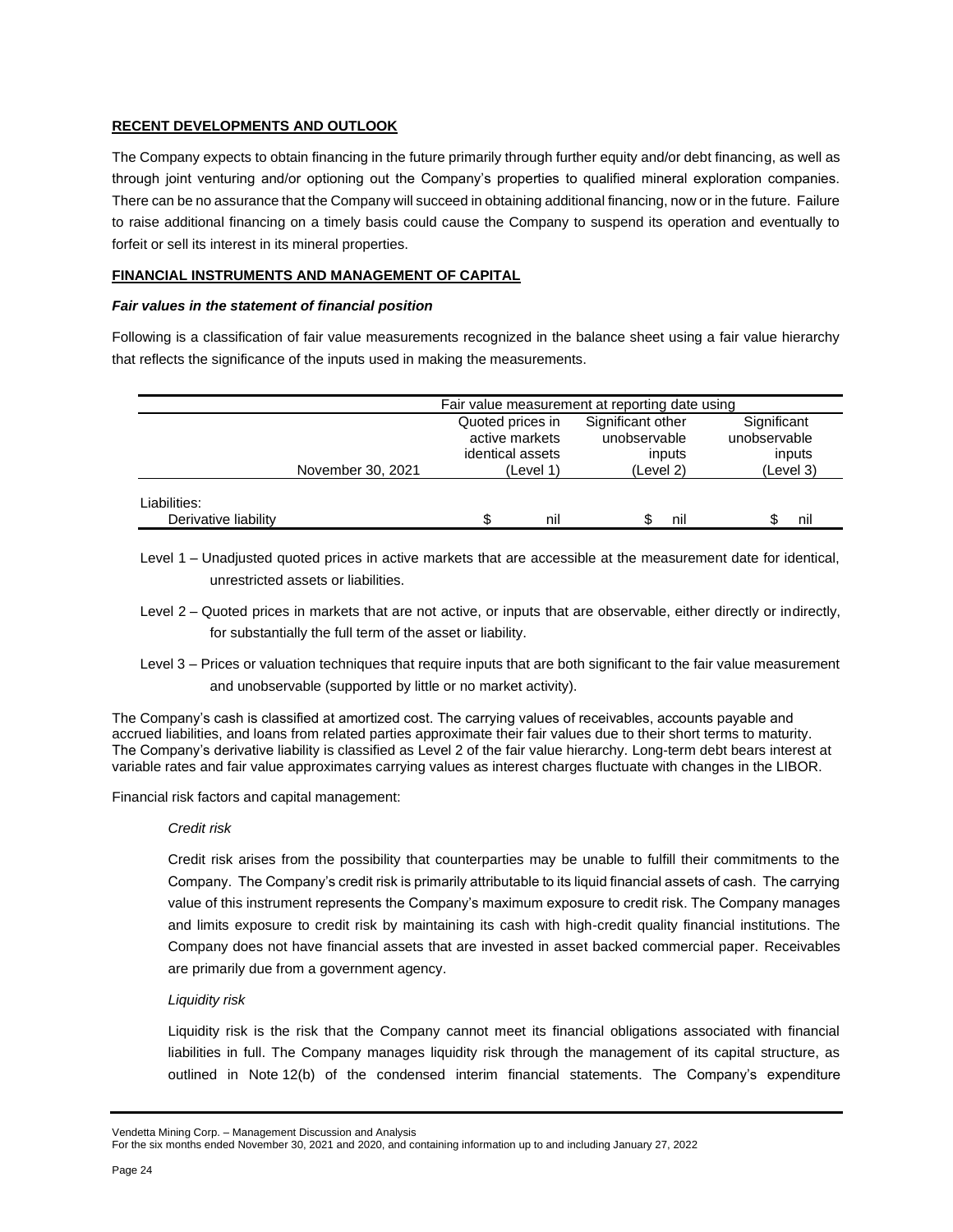commitments, pursuant to option agreements related to resource properties, are disclosed in Note 6 and the Company is in default of its loan covenants (Note 7). The Company is exposed to liquidity risk.

#### *Interest rate risk*

Interest rate risk is the risk that the fair value or future cash flows of a financial instrument will fluctuate because of changes in the market interest rates.

The Company does not have any significant interest-bearing financial assets.

The Company's Nebari Loan (Note 7) is interest-bearing debt at a variable rate. A 10% change in the LIBOR would result in an increase of up to \$4,158 in the net loss realized for the period. Changes to the LIBOR could have a more substantial impact in the future.

#### *Foreign currency risk*

Foreign currency risk is the risk that the fair value or future cash flows of a financial instrument will fluctuate because of changes in foreign currency rates. The Company's functional and presentation currency is the Canadian dollar. The Company incurs foreign currency risk on purchases that are denominated in a currency other than the functional currency of the Company, which will have an impact on the profitability of the Company and may also affect the value of the Company's assets, liabilities and the amount of shareholders' equity. The Company's main risks are associated with fluctuations in the Australian dollar due to transactions related to Pegmont, as well as the Nebari Loan (Note 7), which is denominated in US dollars.

Foreign assets and liabilities are translated based on the foreign currency translation method described in Note 2(b) on the condensed interim financial statements. A 10% change in the foreign exchange rate between the Canadian and U.S. and Australian dollar would result in a fluctuation of approximately \$256,000 in the net loss realized for the period, including \$252,000 on the Nebari Loan. The Company does not enter into any foreign exchange hedging contracts.

### **APPROVAL**

The Board of Directors of Vendetta has approved the disclosure contained in this MD&A. A copy of this MD&A will be provided to anyone who requests it.

### **ADDITIONAL INFORMATION**

Additional Information relating to Vendetta is on SEDAR at [www.sedar.com.](http://www.sedar.com/)

Vendetta Mining Corp. – Management Discussion and Analysis For the six months ended November 30, 2021 and 2020, and containing information up to and including January 27, 2022